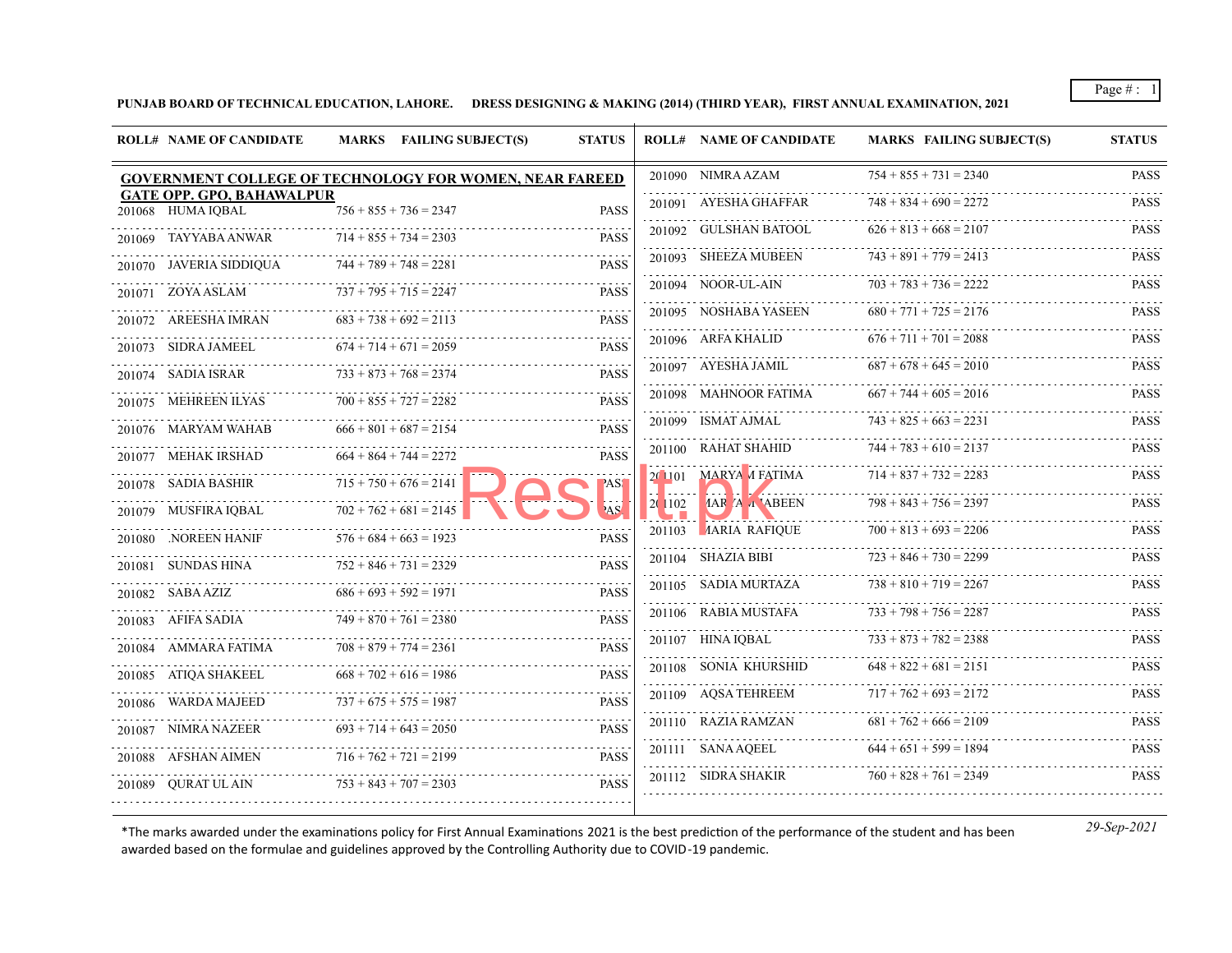**PUNJAB BOARD OF TECHNICAL EDUCATION, LAHORE. DRESS DESIGNING & MAKING (2014) (THIRD YEAR), FIRST ANNUAL EXAMINATION, 2021**

| <b>ROLL# NAME OF CANDIDATE</b>                |                          | MARKS FAILING SUBJECT(S)      | <b>STATUS</b> |        | <b>ROLL# NAME OF CANDIDATE</b>                                                                                                                            | <b>MARKS FAILING SUBJECT(S)</b>                         | <b>STATUS</b> |
|-----------------------------------------------|--------------------------|-------------------------------|---------------|--------|-----------------------------------------------------------------------------------------------------------------------------------------------------------|---------------------------------------------------------|---------------|
| 201113 IQRA FATIMA                            |                          | $664 + 825 + 757 = 2246$      | <b>PASS</b>   |        | 201136 HUBBA NADEEM                                                                                                                                       | $669 + 789 + 702 = 2160$                                | <b>PASS</b>   |
| 201114 RABIA DILSHAD                          |                          | $740 + 855 + 769 = 2364$      | <b>PASS</b>   |        | 201137 ABEERA REHMAN                                                                                                                                      | $692 + 735 + 711 = 2138$                                | <b>PASS</b>   |
| 201115 RIMSHA NAZEER                          |                          | $718 + 747 + 655 = 2120$      | <b>PASS</b>   |        | 201138 ANUM BIBI                                                                                                                                          | $660 + 759 + 701 = 2120$                                | <b>PASS</b>   |
| .<br>201116 MAIRA IMRAN                       |                          | $658 + 714 + 648 = 2020$      | <b>PASS</b>   |        | 201139 TASMIA SAQLAIN                                                                                                                                     | $700 + 738 + 657 = 2095$                                | <b>PASS</b>   |
| 201117 KAINAT IQBAL                           | $747 + 882 + 783 = 2412$ |                               | PASS          |        | 201140 MAHVISH AQEEL                                                                                                                                      | $648 + 684 + 633 = 1965$                                | <b>PASS</b>   |
| 201118 ATIFA SALEEM                           |                          | $706 + 819 + 723 = 2248$      | PASS          |        | 201141 KASHMALA SALEEM                                                                                                                                    | $630 + 705 + 586 = 1921$                                | <b>PASS</b>   |
| 201119 SHABANA ARSHAD                         |                          | $751 + 882 + 784 = 2417$      | <b>PASS</b>   |        | 201142 HURIA ZAINAB                                                                                                                                       | $638 + 699 + 650 = 1987$                                | <b>PASS</b>   |
| 201120 RAHEEN FATIMA $703 + 819 + 733 = 2255$ |                          |                               | <b>PASS</b>   |        |                                                                                                                                                           | GOVERNMENT COLLEGE OF TECHNOLOGY FOR WOMEN, NEAR BOSTAN |               |
| 201121 AQSA KHAN                              |                          | $633 + 675 + 667 = 1975$      | <b>PASS</b>   |        | ZAHARA PEOPLES COLONY NO.1, FAISALABAD<br>201143 TANIA SAEED                                                                                              | $671 + 738 + 650 = 2059$                                | <b>PASS</b>   |
| 201122 SADIA NADEEM                           |                          | $618 + 693 + 684 = 1995$      | <b>PASS</b>   |        | 201144 AYESHA TARIO                                                                                                                                       | $676 + 738 + 651 = 2065$                                | <b>PASS</b>   |
| 201123 GHAZALA SHARIF                         |                          | $662 + 807 + 718 = 2187$      | <b>PASS</b>   |        | 201145 REHMAT BIBI                                                                                                                                        | $772 + 801 + 758 = 2331$                                | <b>PASS</b>   |
| 201124 NEEHA TAYYAB $607 + 681 + 659 = 1947$  |                          |                               | PASS          |        | $2.146$ $\text{A}$ SF BC OTA                                                                                                                              | $625 + 729 + 675 = 2029$                                | <b>PASS</b>   |
| 201125 UZMA MUKHTIAR                          |                          | $685 + 768 + 698 = 2151$      | AS:           | 2(147) | $\begin{bmatrix} \cdots & \cdots & \cdots \end{bmatrix}$ . $\begin{bmatrix} \mathbf{X} & \cdots & \cdots & \cdots & \cdots \end{bmatrix}$<br>AR A A ULLAH | $650 + 690 + 621 = 1961$ PASS                           |               |
| 201126 MADEEHA AALAM $772 + 816 + 653 = 2241$ |                          |                               | <b>PASS</b>   |        | 201148 NADIA ASLAM                                                                                                                                        | $619 + 702 + 631 = 1952$                                | <b>PASS</b>   |
| 201127 FARHEEN RAZZAQ                         |                          | $685 + 843 + 743 = 2271$      | <b>PASS</b>   |        | 201149 HURMAT FATIMA KHAN                                                                                                                                 | $548 + 612 + 530 = 1690$                                | <b>PASS</b>   |
| 201128 MAHNOOR SHAFIQ                         |                          | $677 + 828 + 758 = 2263$      | <b>PASS</b>   |        | 201150 SHABNAM                                                                                                                                            | $665 + 789 + 719 = 2173$                                | <b>PASS</b>   |
| 201129 SAMAN SAEED                            |                          | $662 + 738 + 699 = 2099$      | <b>PASS</b>   |        | 201151 SAMIA AKHTAR                                                                                                                                       | $612 + 708 + 654 = 1974$                                | <b>PASS</b>   |
| 201130 MARYAM IMRAN                           |                          | $677 + 762 + 703 = 2142$      | <b>PASS</b>   |        | 201152 WAJIHA MARYAM                                                                                                                                      | $669 + 762 + 705 = 2136$                                | <b>PASS</b>   |
| 201131 AMNA NAWAZ                             |                          | $630 + 717 + 656 = 2003$ PASS | PASS          |        | 201153 JAWEIRIA RAFAQAT                                                                                                                                   | $685 + 777 + 710 = 2172$                                | <b>PASS</b>   |
| 201132 MUNIBA JAVED                           |                          | $687 + 765 + 711 = 2163$      | <b>PASS</b>   |        | 201154 FARAH                                                                                                                                              | $684 + 732 + 666 = 2082$                                | <b>PASS</b>   |
| 201133 SEHRISH NAWAZ                          |                          | $784 + 780 + 696 = 2260$      | <b>PASS</b>   |        | 201155 MEHWISH NAZ                                                                                                                                        | $675 + 741 + 700 = 2116$                                | <b>PASS</b>   |
| 201134 HINA GHAFFAR                           | DDM312(PR)               |                               | <b>FAIL</b>   |        | 201156 AQSA TARIQ                                                                                                                                         | $638 + 732 + 641 = 2011$                                | <b>PASS</b>   |
| 201135 SHAZIA GUL                             |                          | $636 + 615 + 511 = 1762$      | <b>PASS</b>   |        | 201157 AYESHA RAMZAN                                                                                                                                      | $589 + 732 + 635 = 1956$                                | <b>PASS</b>   |
|                                               |                          |                               |               |        |                                                                                                                                                           |                                                         |               |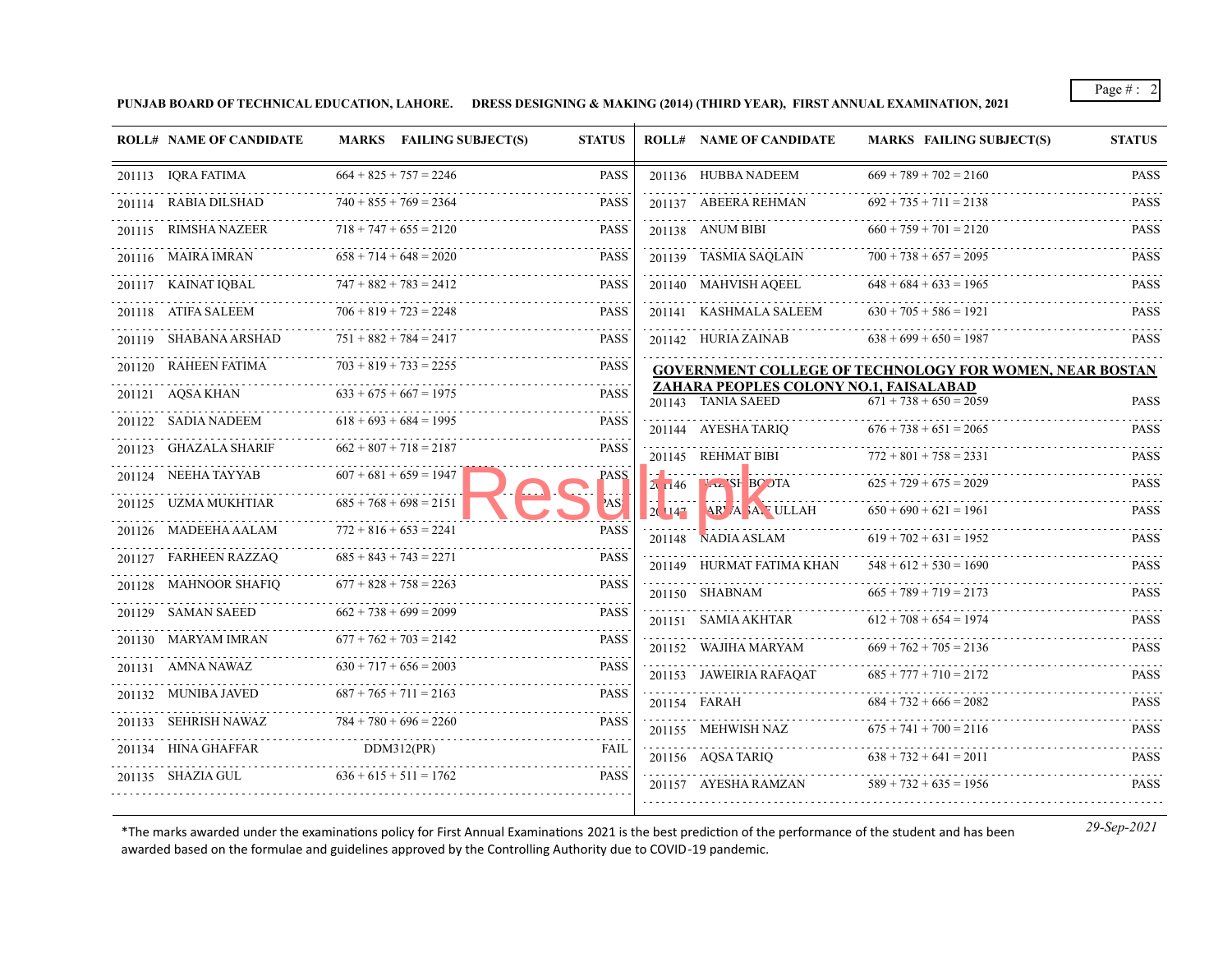**PUNJAB BOARD OF TECHNICAL EDUCATION, LAHORE. DRESS DESIGNING & MAKING (2014) (THIRD YEAR), FIRST ANNUAL EXAMINATION, 2021**

| <b>ROLL# NAME OF CANDIDATE</b>    | MARKS FAILING SUBJECT(S) | <b>STATUS</b> |       | <b>ROLL# NAME OF CANDIDATE</b>                               | <b>MARKS FAILING SUBJECT(S)</b>                              | <b>STATUS</b>              |
|-----------------------------------|--------------------------|---------------|-------|--------------------------------------------------------------|--------------------------------------------------------------|----------------------------|
| 201158 SAPNA                      | $689 + 765 + 669 = 2123$ | <b>PASS</b>   |       | 201181 IRSA JELANI                                           | $648 + 708 + 664 = 2020$                                     | <b>PASS</b>                |
| 201159 SAMRA IFFAT                | $655 + 708 + 612 = 1975$ | <b>PASS</b>   |       | 201182 MUQADDAS AZMAT                                        | $682 + 750 + 718 = 2150$                                     | <b>PASS</b>                |
| 201160 IQRA ALTAF                 | $666 + 753 + 664 = 2083$ | <b>PASS</b>   |       | 201183 JAVERIA ABDUL RAZAO                                   | $598 + 723 + 624 = 1945$                                     | PASS                       |
| 201161 AQSA                       | $633 + 720 + 612 = 1965$ | <b>PASS</b>   |       | 201184 JAVERIA GULZAR                                        | $637 + 738 + 639 = 2014$                                     | <b>PASS</b>                |
| 201162 IQSA JAVED                 | $731 + 816 + 726 = 2273$ | <b>PASS</b>   |       | 201185 BUSHRA SAEED                                          | $652 + 696 + 601 = 1949$                                     | <b>PASS</b>                |
| .<br>201163 ANIZA AMIR            | $756 + 825 + 735 = 2316$ | <b>PASS</b>   |       | 201186 AYESHA AMJAD                                          | $587 + 630 + 620 = 1837$                                     | <b>PASS</b>                |
| 201164 NOOR UL HUDA               | $701 + 720 + 614 = 2035$ | <b>PASS</b>   |       | .<br>201187 MARYAM                                           | .<br>Fail In First Year + $687 + 572$                        | <b>RL FIRST</b>            |
| 201165 AREEJ FATIMA               | $775 + 897 + 798 = 2470$ | <b>PASS</b>   |       | 201188 AYESHA ZAFAR                                          | $647 + 696 + 602 = 1945$                                     | <b>YEAR</b><br><b>PASS</b> |
| .<br>201166 AFSHAN HAYAT          | $694 + 792 + 728 = 2214$ | <b>PASS</b>   |       |                                                              | <b>GOVT. COLLEGE OF TECHNOLOGY FOR WOMEN,, SHAH JAHANGIR</b> |                            |
| 201167 TOOBA                      | $704 + 801 + 722 = 2227$ | <b>PASS</b>   |       | ROAD, NEAR POLICE STATION SADDAR,, GUJRAT<br>201189 MUQADDAS | $690 + 717 + 658 = 2065$                                     | <b>PASS</b>                |
| 201168 SANM ADREES                | $622 + 690 + 620 = 1932$ | <b>PASS</b>   |       | 201190 ALIA SHAHZADI                                         | $702 + 756 + 679 = 2137$                                     | <b>PASS</b>                |
| 201169 MAIRA MUSLIM               | $655 + 732 + 648 = 2035$ | PASS          |       | $2(191)$ YE H F ISAL                                         | $685 + 681 + 644 = 2010$                                     | <b>PASS</b>                |
| 201170 RIMSHA FATIMA              | $569 + 693 + 638 = 1900$ | AS!           | 20.19 | $\mathsf{ALA}$ $\mathsf{AN}$ AN                              | $653 + 744 + 713 = 2110$                                     | <b>PASS</b>                |
| 201171 AQSA MATLOOB               | $573 + 687 + 624 = 1884$ | <b>PASS</b>   |       | 201193 TAYYABA SHAHZADI                                      | $674 + 750 + 707 = 2131$                                     | <b>PASS</b>                |
| 201172 DUA SADIQ                  | $682 + 753 + 709 = 2144$ | <b>PASS</b>   |       | 201194 UMM-E-ASMA                                            | $792 + 873 + 789 = 2454$                                     | <b>PASS</b>                |
| 201173 MINAHIL GHULAM<br>MUHAMMAD | $654 + 717 + 634 = 2005$ | <b>PASS</b>   |       | 201195 SUMAIRA                                               | $704 + 813 + 751 = 2268$                                     | <b>PASS</b>                |
| 201174 NABILA FARDOUS             | $684 + 774 + 718 = 2176$ | <b>PASS</b>   |       | 201196 HAMDA NADEEM                                          | $687 + 693 + 618 = 1998$                                     | <b>PASS</b>                |
| 201175 MAMOONA BILAL              | $642 + 765 + 696 = 2103$ | <b>PASS</b>   |       | 201197 IQRA RIAZ                                             | $616 + 756 + 676 = 2048$                                     | <b>PASS</b>                |
| 201176 RIMSHA ZAHEER              | $716 + 819 + 741 = 2276$ | <b>PASS</b>   |       | 201198 MAHNOOR HANIF                                         | $670 + 768 + 716 = 2154$                                     | <b>PASS</b>                |
| .<br>201177 EISHA EMAN            | $691 + 744 + 687 = 2122$ | <b>PASS</b>   |       | 201199 SANA ZULFQAR                                          | $591 + 645 + 615 = 1851$                                     | <b>PASS</b>                |
| 201178 HAFSA NAZ                  | $672 + 732 + 626 = 2030$ | <b>PASS</b>   |       | 201200 TAYYBA TANVEER                                        | $669 + 732 + 662 = 2063$                                     | <b>PASS</b>                |
| 201179 AREEBA SALEEM              | $647 + 633 + 571 = 1851$ | <b>PASS</b>   |       | 201201 MUQADAS AFZAL                                         | .<br>$728 + 765 + 718 = 2211$                                | <b>PASS</b>                |
| 201180 SIBGHA NASIR               | $734 + 801 + 717 = 2252$ | <b>PASS</b>   |       | 201202 AREEJ FATIMA                                          | $704 + 708 + 694 = 2106$                                     | <b>PASS</b>                |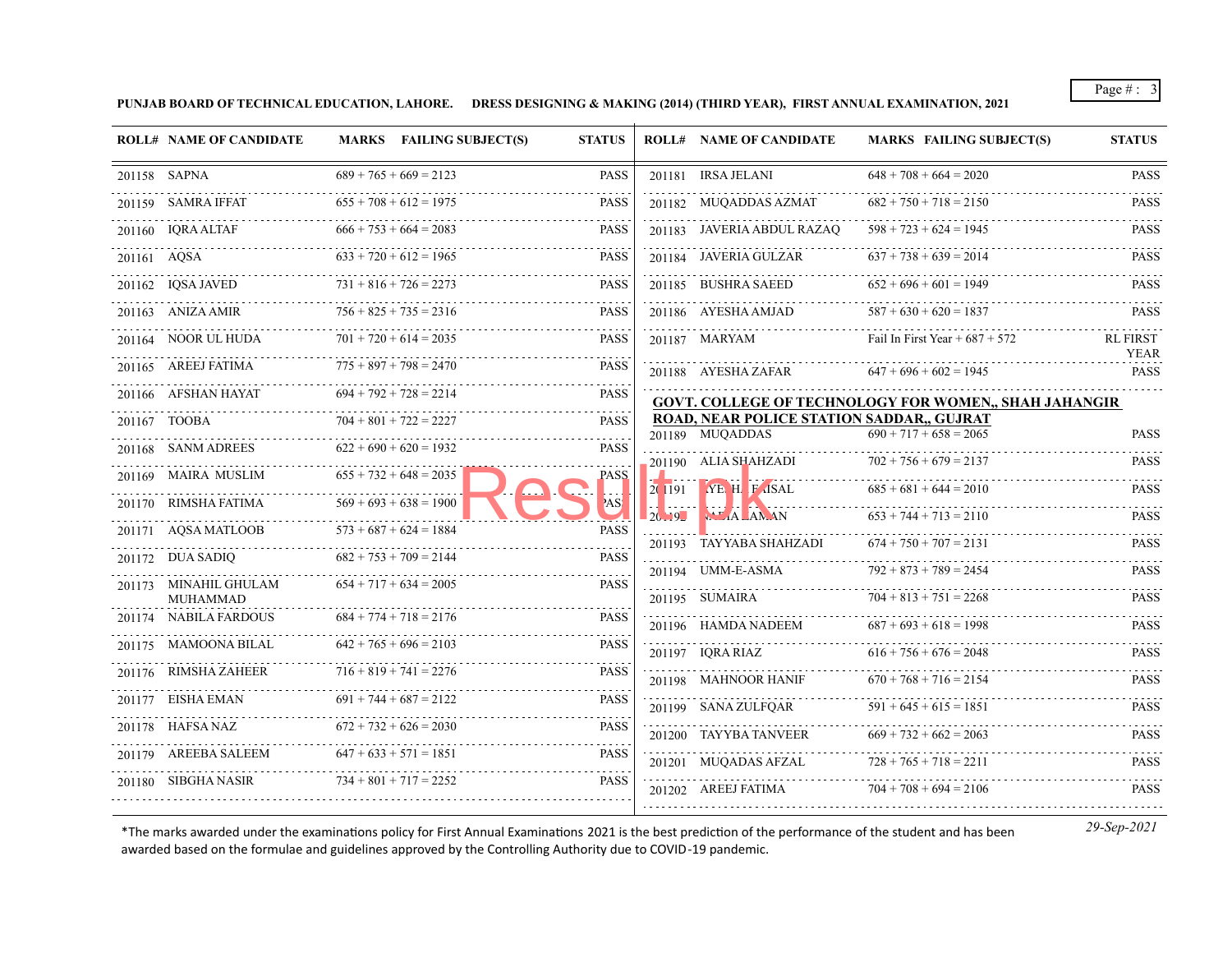**PUNJAB BOARD OF TECHNICAL EDUCATION, LAHORE. DRESS DESIGNING & MAKING (2014) (THIRD YEAR), FIRST ANNUAL EXAMINATION, 2021**

| <b>ROLL# NAME OF CANDIDATE</b>                      |                          | MARKS FAILING SUBJECT(S)                                        | <b>STATUS</b> |          | <b>ROLL# NAME OF CANDIDATE</b>                            | <b>MARKS FAILING SUBJECT(S)</b>                             | <b>STATUS</b> |
|-----------------------------------------------------|--------------------------|-----------------------------------------------------------------|---------------|----------|-----------------------------------------------------------|-------------------------------------------------------------|---------------|
| 201203 SARWAT BATOOL                                |                          | $676 + 693 + 652 = 2021$                                        | <b>PASS</b>   |          | 201224 AQEELA YOUNAS                                      | $580 + 789 + 677 = 2046$                                    | <b>PASS</b>   |
| 201204 GUL-E-NAYAB                                  |                          | $668 + 717 + 683 = 2068$                                        | <b>PASS</b>   |          | 201225 ISRA FIAZ                                          | $1225$ ISRA FIAZ $595 + 741 + 578 = 1914$ PASS              |               |
|                                                     |                          | <b>GOVERNMENT POLYTECHNIC INSTITUTE FOR WOMEN, SECTOR H8-1,</b> |               |          | 201226 ASIFA NAWAZ                                        | $510 + 675 + 515 = 1700$                                    | <b>PASS</b>   |
| <b>ISLAMABAD</b><br>201205 ALISHA KHATTAB           |                          | $722 + 870 + 757 = 2349$                                        | <b>PASS</b>   |          | 201227 LAIBA ABBAS                                        | $486 + 558 + 466 = 1510$ PASS                               |               |
| 201206 SAIRA SAJJAD MINHAS                          |                          | $674 + 810 + 734 = 2218$                                        | <b>PASS</b>   |          | 201228 ANUM IFTIKHAR                                      | $601 + 669 + 603 = 1873$                                    | <b>PASS</b>   |
| 201207 SAMAN AQEEL                                  |                          | $654 + 801 + 728 = 2183$                                        | <b>PASS</b>   |          | 201229 AMNA NISA                                          | $563 + 741 + 625 = 1929$                                    | <b>PASS</b>   |
| 201208 UROOJ ASIF                                   |                          | $655 + 780 + 706 = 2141$                                        | <b>PASS</b>   |          | 201230 SAHER SHOUKET                                      | $530 + 729 + 622 = 1881$                                    | <b>PASS</b>   |
| 201209 HIRA REHMAT                                  |                          | $590 + 666 + 650 = 1906$                                        | <b>PASS</b>   |          | 201231 ONIBA SAFDER                                       | $678 + 801 + 643 = 2122$                                    | <b>PASS</b>   |
| 201210 MISBAH FAROOQE                               |                          | $615 + 708 + 580 = 1903$                                        | <b>PASS</b>   |          | 201232 AREEJ MAOBOOL                                      | $529 + 600 + 520 = 1649$                                    | <b>PASS</b>   |
| 201211 FARRAZIA BATOOL                              |                          | $654 + 786 + 702 = 2142$                                        | <b>PASS</b>   |          | 201233 FATIMA SAQIB                                       | $618 + 801 + 647 = 2066$                                    | <b>PASS</b>   |
| .<br>201212 AMIMA ZIA                               | $574 + 666 + 574 = 1814$ |                                                                 | <b>PASS</b>   |          |                                                           | <b>GOVERNMENT COLLEGE OF TECHNOLOGY FOR WOMEN, OPPOSITE</b> |               |
| 201213 KHADIJA BIBI $598 + 651 + 585 = 1834$        |                          |                                                                 | <b>PASS</b>   |          | TMA OFFICE KATCHERY ROAD, JARANWALA<br>2. 234 M. VA M. AZ | $696 + 849 + 725 = 2270$                                    | <b>PASS</b>   |
| 201214 RIDA FATIMA $523 + 657 + 557 = 1737$         |                          |                                                                 | AS'           | $20\,23$ | OS <sub>A</sub>                                           | $715 + 852 + 723 = 2290$                                    | <b>PASS</b>   |
| 201215 SABA ASIF                                    |                          | DDM312(PR, SE) DDM322(PR)                                       | FAIL          |          | 201236 SIDRA BASHARAT                                     | $728 + 789 + 740 = 2257$                                    | <b>PASS</b>   |
|                                                     |                          | DDM332(PR) DDM353(TH, PR)<br>DDM362(PR) DDM393(TH, PR)          |               |          | 201237 NIMRA KOUSAR                                       | $673 + 840 + 724 = 2237$                                    | <b>PASS</b>   |
| 201216 NIMRA SAEED                                  |                          | $619 + 759 + 618 = 1996$                                        | <b>PASS</b>   |          | 201238 AYESHA KHALID                                      | $659 + 789 + 745 = 2193$                                    | <b>PASS</b>   |
| 201217 RENAM SHAHZADI<br>.                          |                          | $643 + 801 + 715 = 2159$                                        | <b>PASS</b>   |          | 201239 MUQADAS MAJEED                                     | $679 + 741 + 703 = 2123$                                    | <b>PASS</b>   |
| 201218 TANIA NAZAR $598 + 753 + 624 = 1975$         |                          |                                                                 | <b>PASS</b>   |          | 201240 ALIZA AJMAL                                        | $732 + 783 + 744 = 2259$                                    | <b>PASS</b>   |
| 201219 KAINAT NAVEED                                |                          | $586 + 642 + 507 = 1735$                                        | <b>PASS</b>   |          | 201241 SEHAR MUBEEN                                       | $697 + 750 + 686 = 2133$                                    | <b>PASS</b>   |
| 201220 FATIMA KHALID                                |                          | $540 + 675 + 565 = 1780$                                        | <b>PASS</b>   |          | 201242 KAINAT                                             | $689 + 786 + 753 = 2228$                                    | <b>PASS</b>   |
| 201221 HALEEMA SADIA IQBAL $551 + 714 + 581 = 1846$ |                          |                                                                 | <b>PASS</b>   |          | 201243 MEHWISH                                            | $630 + 720 + 675 = 2025$                                    | <b>PASS</b>   |
| 201222 RIMSHA SHARIF                                |                          | $624 + 678 + 591 = 1893$                                        | <b>PASS</b>   |          | .<br>201244 ZAINAB SAJID                                  | $700 + 789 + 701 = 2190$                                    | <b>PASS</b>   |
| 201223 NIMRA IRSHAD                                 |                          | $558 + 639 + 521 = 1718$                                        | <b>PASS</b>   |          | 201245 GUL MEENA KHAN                                     | $636 + 771 + 743 = 2150$                                    | <b>PASS</b>   |
|                                                     |                          |                                                                 |               |          |                                                           |                                                             |               |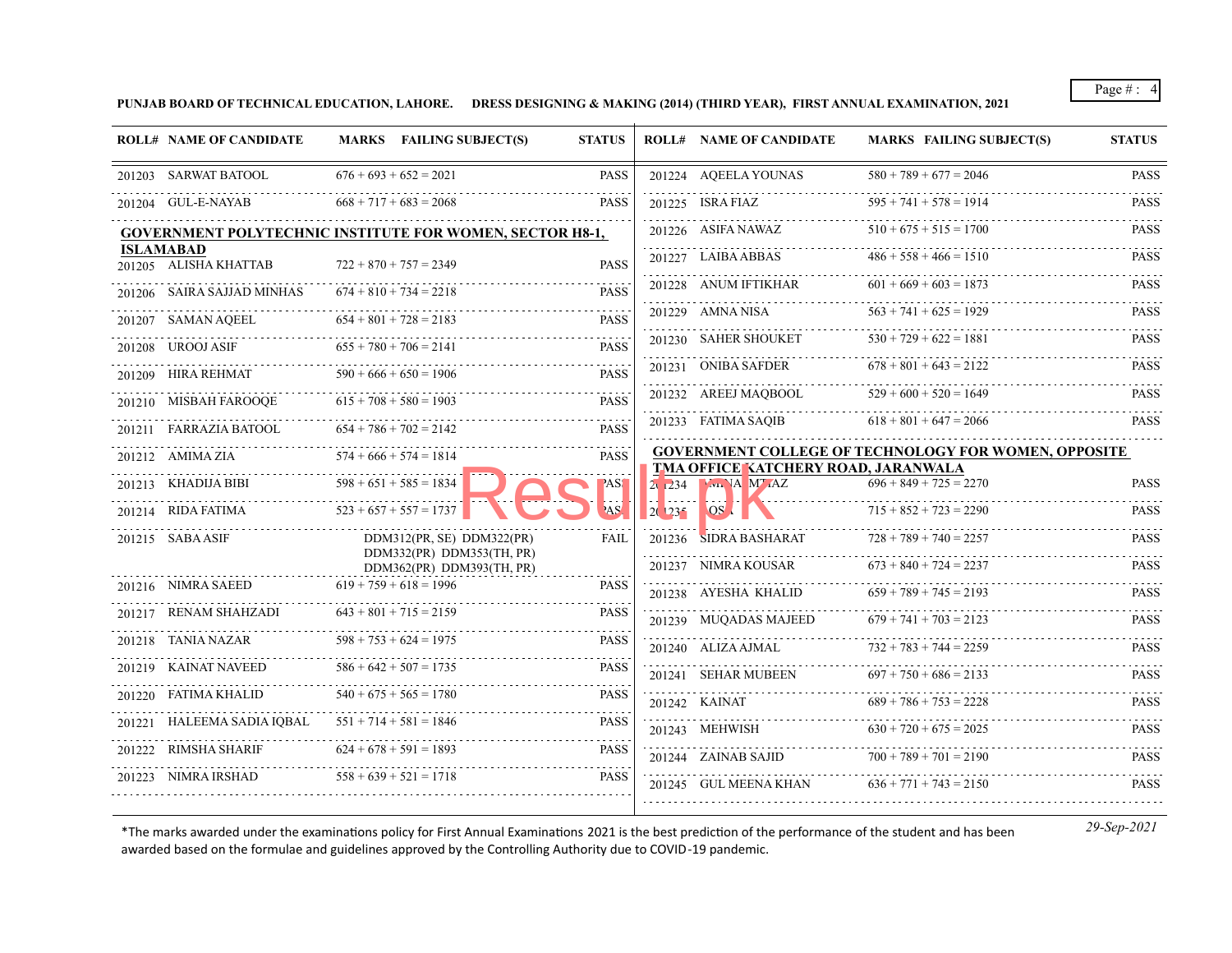**PUNJAB BOARD OF TECHNICAL EDUCATION, LAHORE. DRESS DESIGNING & MAKING (2014) (THIRD YEAR), FIRST ANNUAL EXAMINATION, 2021**

|        | <b>ROLL# NAME OF CANDIDATE</b>                       | MARKS FAILING SUBJECT(S) | <b>STATUS</b> |        | <b>ROLL# NAME OF CANDIDATE</b>                 | <b>MARKS FAILING SUBJECT(S)</b>                  | <b>STATUS</b>              |
|--------|------------------------------------------------------|--------------------------|---------------|--------|------------------------------------------------|--------------------------------------------------|----------------------------|
|        | 201246 INSHA BANO                                    | $671 + 675 + 670 = 2016$ | <b>PASS</b>   |        | 201269 FOUZIA RANI                             | $661 + 738 + 698 = 2097$                         | <b>PASS</b>                |
|        | 201247 REEHA IMTIAZ                                  | $703 + 741 + 686 = 2130$ | <b>PASS</b>   |        | 201270 KAJAL                                   | $571 + 663 + 649 = 1883$                         | .<br>PASS                  |
|        | 201248 SANIA TAHIR                                   | $678 + 795 + 718 = 2191$ | <b>PASS</b>   |        | 201271 AYESHA RASHEED                          | $636 + 744 + 685 = 2065$                         | <b>PASS</b>                |
|        | 201249 HINA HABIB                                    | $628 + 699 + 676 = 2003$ | <b>PASS</b>   |        | 201272 AOSA                                    | $653 + 762 + 699 = 2114$                         | PASS                       |
|        | 201250 KINZA MURTAZA                                 | $619 + 681 + 660 = 1960$ | <b>PASS</b>   |        | 201273 MISBAH SHAHEEN                          | $687 + 729 + 680 = 2096$                         | PASS                       |
|        | 201251 HIFZA SHAHZADI                                | $592 + 711 + 665 = 1968$ | <b>PASS</b>   |        | 201274 NEEHA WAJID                             | $624 + 792 + 709 = 2125$                         | .<br>PASS                  |
|        | 201252 SANIA ZAHOOR                                  | $727 + 855 + 778 = 2360$ | <b>PASS</b>   |        |                                                | GOVERNMENT COLLEGE OF TECHNOLOGY FOR WOMEN, NEAR |                            |
|        | 201253 ARWA NAWAZ                                    | $775 + 873 + 788 = 2436$ | <b>PASS</b>   |        | <b>JAINMANDIR, LAHORE</b><br>201275 AQSA ASLAM | $715 + 837 + 732 = 2284$                         | PASS                       |
|        | 201254 RIMSHA KANWAL                                 | $682 + 750 + 703 = 2135$ | <b>PASS</b>   |        | 201276 IQRA RASHEED                            | Fail In First Year + $831 + 737$                 | <b>RL FIRST</b>            |
|        | .<br>201255 MUNIBA                                   | $647 + 681 + 664 = 1992$ | <b>PASS</b>   |        | 201277 FATIMA ALI                              | $531 + 765 + 652 = 1948$                         | <b>YEAR</b><br><b>PASS</b> |
|        | 201256 ANSA                                          | $707 + 798 + 707 = 2212$ | <b>PASS</b>   |        | 201278 NOOR UL HUDA                            | 78 NOOR UL HUDA $546 + 726 + 615 = 1887$ PASS    |                            |
|        | 201257 RAKHSHANDA AHMAD YAR $622 + 621 + 640 = 1883$ |                          | PASS_         |        |                                                | $621 + 795 + 701 = 2117$                         | <b>PASS</b>                |
|        | 201258 UMARA IRSHAD                                  | $690 + 720 + 683 = 2093$ | 'AS           | 201279 | OOA<br>BLEN AS EN                              | $559 + 702 + 641 = 1902$                         |                            |
|        | 201259 ANAM NISAR                                    | $730 + 843 + 772 = 2345$ | <b>PASS</b>   |        |                                                |                                                  | PASS                       |
|        | 201260 RABIA SHAHZADI                                | $733 + 837 + 764 = 2334$ | <b>PASS</b>   |        | 201281 HALEEMA RIAZ                            | $739 + 840 + 716 = 2295$                         | PASS                       |
|        | 201261 JAWERIA ASLAM                                 | $720 + 792 + 719 = 2231$ | <b>PASS</b>   |        | 201282 NIGHA ZAHRA                             | $671 + 789 + 706 = 2166$                         | PASS                       |
|        | 201262 RABIA SHAFEE                                  | $589 + 612 + 581 = 1782$ | <b>PASS</b>   |        | 201283 FARHEEN IRSHAD                          | $667 + 732 + 623 = 2022$                         | PASS                       |
|        | 201263 SHABANA ZUBAIR                                | $694 + 768 + 677 = 2139$ | <b>PASS</b>   |        | 201284 MAHRUKH ZAHID                           | $759 + 798 + 696 = 2253$                         | PASS                       |
| 201264 | VANIZA SAJID                                         | $710 + 771 + 697 = 2178$ | <b>PASS</b>   |        | 201285 SAMAHA WASEEM                           | $577 + 666 + 608 = 1851$                         | PASS                       |
|        | 201265 KANWAL IJAZ                                   | $588 + 591 + 620 = 1799$ | <b>PASS</b>   |        | 201286 RIJA FATIMA                             | $596 + 762 + 717 = 2075$                         | PASS                       |
|        | 201266 SANA LIAQUAT                                  | $707 + 774 + 705 = 2186$ | <b>PASS</b>   |        | 201287 ALISHBA                                 | $713 + 801 + 694 = 2208$                         | PASS                       |
| 201267 | RAIQA HABIB                                          | $697 + 873 + 770 = 2340$ | <b>PASS</b>   |        | 201288 LAIBA<br>.                              | $638 + 789 + 698 = 2125$                         | <b>PASS</b>                |
|        | 201268 FATIMA                                        | $590 + 711 + 666 = 1967$ | <b>PASS</b>   |        | 201289 FARHEEN                                 | $598 + 771 + 681 = 2050$                         | PASS                       |
|        |                                                      |                          |               |        | 201290 SONIA ANWAR                             | $643 + 813 + 730 = 2186$                         | PASS                       |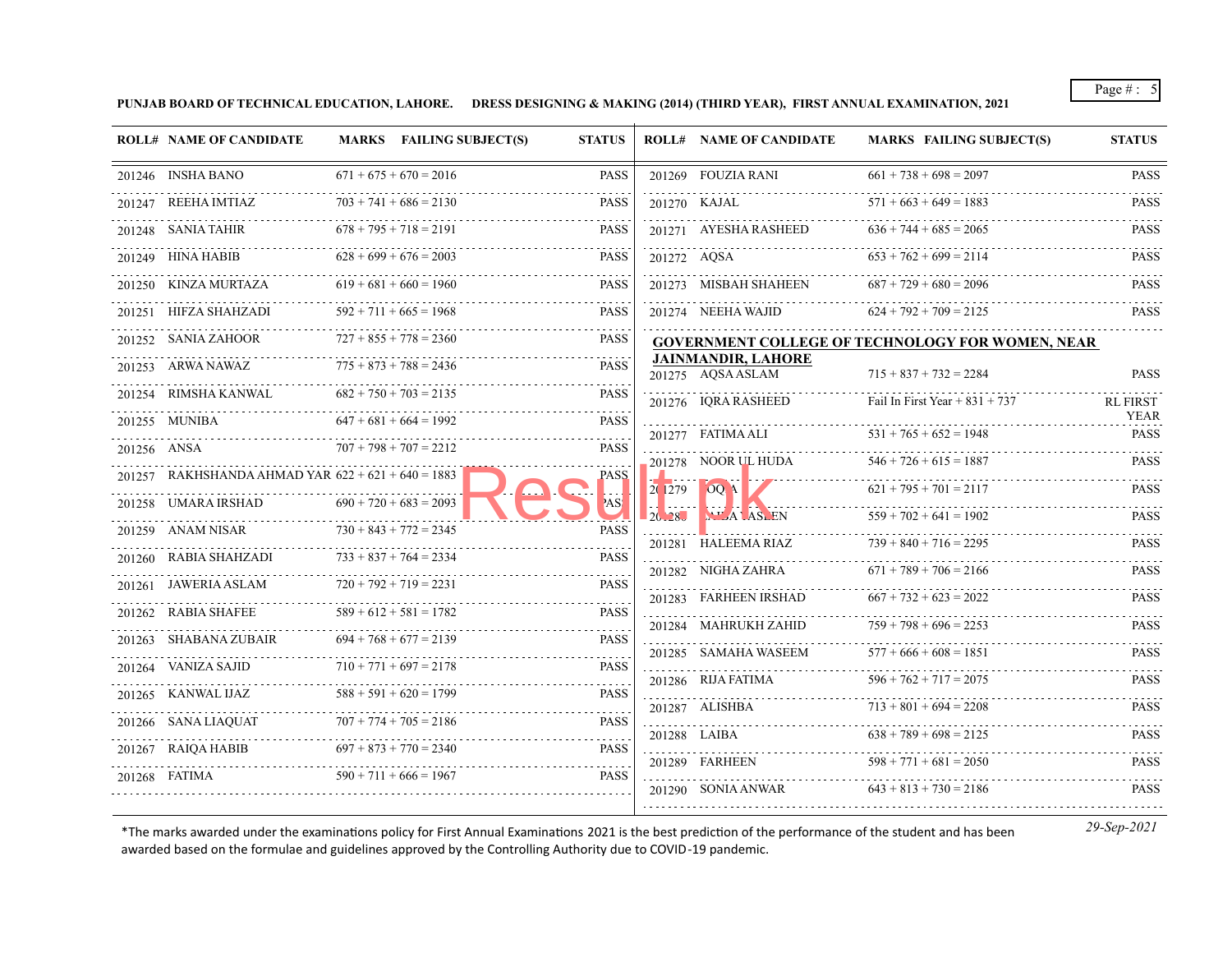**PUNJAB BOARD OF TECHNICAL EDUCATION, LAHORE. DRESS DESIGNING & MAKING (2014) (THIRD YEAR), FIRST ANNUAL EXAMINATION, 2021**

| <b>ROLL# NAME OF CANDIDATE</b> | MARKS FAILING SUBJECT(S)         | <b>STATUS</b>                  |                                         | <b>ROLL# NAME OF CANDIDATE</b> | MARKS FAILING SUBJECT(S)                             | <b>STATUS</b>              |
|--------------------------------|----------------------------------|--------------------------------|-----------------------------------------|--------------------------------|------------------------------------------------------|----------------------------|
| 201291 ANOSHA SHOAIB           | Fail In First Year + $678 + 576$ | <b>RL FIRST</b><br>YEAR        |                                         | 201313 FARYAH                  | DDM312(PR, SE) DDM322(PR,<br>SE) DDM332(PR, SE)      | <b>FAIL</b>                |
| 201292 IQRA AFZAL              | $722 + 744 + 678 = 2144$         | <b>PASS</b>                    |                                         |                                | DDM353(TH, PR, SE)<br>DDM362(PR) DDM373(TH, PR,      |                            |
| 201293 MEHAK                   | $584 + 666 + 606 = 1856$         | <b>PASS</b>                    |                                         |                                | SE)                                                  |                            |
| 201294 SYEDA BAREERA ZAIDI     | $539 + 660 + 621 = 1820$         | <b>PASS</b>                    |                                         | 201314 KOMAL SHAHID            | $610 + 765 + 704 = 2079$<br>$665 + 711 + 653 = 2029$ | <b>PASS</b><br><b>PASS</b> |
| 201295 HALEEMA JAHANGIR        | $575 + 726 + 662 = 1963$         | <b>PASS</b>                    |                                         | 201315 RUBAB MUREED            |                                                      |                            |
| 201296 BISMA                   | $597 + 708 + 614 = 1919$         | <b>PASS</b>                    |                                         | 201316 MUKARMA                 | $723 + 765 + 658 = 2146$                             | <b>PASS</b>                |
| 201297 NOREENA SHAHBAZ         | $719 + 759 + 645 = 2123$         | PASS                           |                                         | 201317 AQSA YASEEN             | $686 + 777 + 660 = 2123$                             | <b>PASS</b>                |
| 201298 MEHAK DILDAR            | $633 + 729 + 607 = 1969$         | <b>PASS</b>                    |                                         | 201318 UFAQ AYAZ               | $692 + 759 + 703 = 2154$                             | <b>PASS</b>                |
| 201299 SABA FAROOQ             | $717 + 819 + 722 = 2258$         | <b>PASS</b>                    |                                         | 201319 RUBATA KAINAT           | $658 + 714 + 643 = 2015$                             | <b>PASS</b>                |
| 201300 MARIA KAMRAN            | $583 + 741 + 642 = 1966$         | <b>PASS</b>                    |                                         | 201320 JAWARIA IRFAN           | $655 + 705 + 611 = 1971$                             | PASS                       |
| 201301 KHADIJA                 | $676 + 735 + 650 = 2061$         | <b>PASS</b>                    |                                         | 201321 KHADIJA IRFAN           | $622 + 750 + 630 = 2002$                             | <b>PASS</b>                |
| 201302 MAFARAH SALEEM          | .<br>$640 + 759 + 683 = 2082$    | ASS                            |                                         | $201322$ SALMA NISA            | $692 + 792 + 713 = 2197$                             | <b>PASS</b>                |
| 201303 AQSA ZAIDI              | $629 + 756 + 707 = 2092$         | 'AS                            | 2(1323)                                 | .<br>VOOLI MBER                | $631 + 768 + 658 = 2057$                             | <b>PASS</b>                |
| 201304 TUBA RIAZ               | $627 + 708 + 652 = 1987$         | PASS                           | $\mathcal{L} = \mathcal{L} \mathcal{L}$ | $201324$ ONIA AFZAL            | $629 + 735 + 667 = 2031$                             | <b>PASS</b>                |
| 201305 WARDAH MEHMOOD          | $633 + 807 + 734 = 2174$         | <b>PASS</b>                    |                                         | 201325 AREEBA HAMID            | $634 + 771 + 667 = 2072$                             | PASS                       |
| 201306 UNSA MALIK              | $676 + 714 + 665 = 2055$         | <b>PASS</b>                    |                                         | 201326 SUMBAL                  | $606 + 681 + 646 = 1933$                             | PASS                       |
| 201307 NATASHA                 | $634 + 750 + 715 = 2099$         | <b>PASS</b>                    |                                         | 201327 QADAR TARIQ             | $711 + 768 + 726 = 2205$                             | PASS                       |
|                                |                                  |                                |                                         | 201328 AMBAR BASHIR            | $664 + 771 + 705 = 2140$                             | PASS                       |
| 201308 HAFIZA FARZEEN ADIL     | $567 + 672 + 638 = 1877$         | <b>PASS</b>                    |                                         | 201329 FIZA QASIM              | $584 + 660 + 646 = 1890$                             | PASS                       |
| 201309 AMNA FARYAD             | Fail In First Year + $747 + 677$ | <b>RL FIRST</b><br><b>YEAR</b> |                                         |                                |                                                      |                            |
| 201310 NIRMISH                 | $623 + 765 + 652 = 2040$         | <b>PASS</b>                    |                                         | 201330 SABA                    | $566 + 573 + 615 = 1754$                             | <b>PASS</b>                |
| 201311 NAVEERA AMIR            | $604 + 774 + 661 = 2039$         | <b>PASS</b>                    |                                         | 201331 ZAHRA IQBAL             | $631 + 693 + 660 = 1984$                             | <b>PASS</b>                |
|                                |                                  |                                |                                         | 201332 ANUMTA MALIK            | $547 + 699 + 589 = 1835$                             | <b>PASS</b>                |
| 201312 BISMA SHAHBAZ           | $673 + 753 + 697 = 2123$         | <b>PASS</b>                    |                                         | 201333 RAFIA RAMZAN            | $654 + 768 + 673 = 2095$                             | <b>PASS</b>                |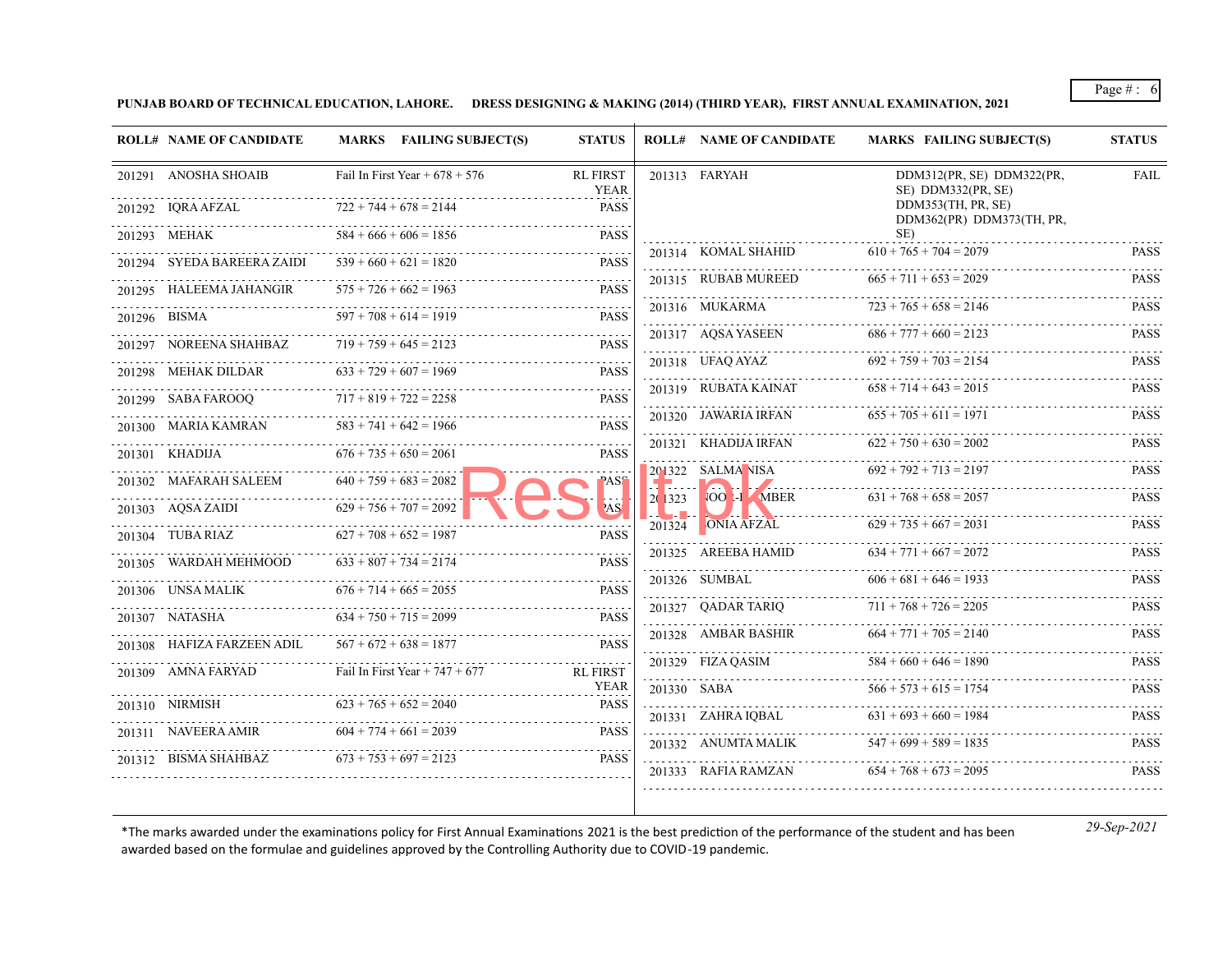**PUNJAB BOARD OF TECHNICAL EDUCATION, LAHORE. DRESS DESIGNING & MAKING (2014) (THIRD YEAR), FIRST ANNUAL EXAMINATION, 2021**

| <b>ROLL# NAME OF CANDIDATE</b> |                                                                                                                                                                                                                                                                                                                                                                                                                                                                                                    | MARKS FAILING SUBJECT(S) | <b>STATUS</b>                                                                                                                                                                                                                                                                                                                                                                                                                                                                                                                                                                                                                                                                                 |         | <b>ROLL# NAME OF CANDIDATE</b> | <b>MARKS FAILING SUBJECT(S)</b>                                                                                                                                                                                                                                                                                                                                                                                                                                                       | <b>STATUS</b>                                                         |
|--------------------------------|----------------------------------------------------------------------------------------------------------------------------------------------------------------------------------------------------------------------------------------------------------------------------------------------------------------------------------------------------------------------------------------------------------------------------------------------------------------------------------------------------|--------------------------|-----------------------------------------------------------------------------------------------------------------------------------------------------------------------------------------------------------------------------------------------------------------------------------------------------------------------------------------------------------------------------------------------------------------------------------------------------------------------------------------------------------------------------------------------------------------------------------------------------------------------------------------------------------------------------------------------|---------|--------------------------------|---------------------------------------------------------------------------------------------------------------------------------------------------------------------------------------------------------------------------------------------------------------------------------------------------------------------------------------------------------------------------------------------------------------------------------------------------------------------------------------|-----------------------------------------------------------------------|
|                                |                                                                                                                                                                                                                                                                                                                                                                                                                                                                                                    |                          | <b>PASS</b>                                                                                                                                                                                                                                                                                                                                                                                                                                                                                                                                                                                                                                                                                   |         |                                | $633 + 813 + 705 = 2151$                                                                                                                                                                                                                                                                                                                                                                                                                                                              | <b>PASS</b>                                                           |
|                                |                                                                                                                                                                                                                                                                                                                                                                                                                                                                                                    |                          | <b>PASS</b>                                                                                                                                                                                                                                                                                                                                                                                                                                                                                                                                                                                                                                                                                   |         |                                | $748 + 822 + 746 = 2316$                                                                                                                                                                                                                                                                                                                                                                                                                                                              | PASS                                                                  |
|                                |                                                                                                                                                                                                                                                                                                                                                                                                                                                                                                    |                          | <b>PASS</b>                                                                                                                                                                                                                                                                                                                                                                                                                                                                                                                                                                                                                                                                                   |         |                                | $528 + 606 + 569 = 1703$                                                                                                                                                                                                                                                                                                                                                                                                                                                              | <b>PASS</b>                                                           |
|                                |                                                                                                                                                                                                                                                                                                                                                                                                                                                                                                    |                          | <b>PASS</b>                                                                                                                                                                                                                                                                                                                                                                                                                                                                                                                                                                                                                                                                                   |         |                                | $546 + 642 + 599 = 1787$                                                                                                                                                                                                                                                                                                                                                                                                                                                              | <b>PASS</b>                                                           |
|                                |                                                                                                                                                                                                                                                                                                                                                                                                                                                                                                    |                          | <b>PASS</b>                                                                                                                                                                                                                                                                                                                                                                                                                                                                                                                                                                                                                                                                                   |         |                                | $610 + 729 + 649 = 1988$                                                                                                                                                                                                                                                                                                                                                                                                                                                              | <b>PASS</b>                                                           |
|                                |                                                                                                                                                                                                                                                                                                                                                                                                                                                                                                    |                          | <b>PASS</b>                                                                                                                                                                                                                                                                                                                                                                                                                                                                                                                                                                                                                                                                                   |         |                                | $628 + 756 + 629 = 2013$                                                                                                                                                                                                                                                                                                                                                                                                                                                              | <b>PASS</b>                                                           |
|                                |                                                                                                                                                                                                                                                                                                                                                                                                                                                                                                    |                          | <b>PASS</b>                                                                                                                                                                                                                                                                                                                                                                                                                                                                                                                                                                                                                                                                                   |         |                                | $662 + 774 + 685 = 2121$                                                                                                                                                                                                                                                                                                                                                                                                                                                              | <b>PASS</b>                                                           |
|                                |                                                                                                                                                                                                                                                                                                                                                                                                                                                                                                    |                          | <b>PASS</b>                                                                                                                                                                                                                                                                                                                                                                                                                                                                                                                                                                                                                                                                                   |         |                                | $621 + 801 + 711 = 2133$                                                                                                                                                                                                                                                                                                                                                                                                                                                              | <b>PASS</b>                                                           |
|                                |                                                                                                                                                                                                                                                                                                                                                                                                                                                                                                    |                          | <b>PASS</b>                                                                                                                                                                                                                                                                                                                                                                                                                                                                                                                                                                                                                                                                                   |         |                                | $629 + 759 + 684 = 2072$                                                                                                                                                                                                                                                                                                                                                                                                                                                              | <b>PASS</b>                                                           |
|                                |                                                                                                                                                                                                                                                                                                                                                                                                                                                                                                    |                          | <b>PASS</b>                                                                                                                                                                                                                                                                                                                                                                                                                                                                                                                                                                                                                                                                                   |         |                                | $540 + 543 + 543 = 1626$                                                                                                                                                                                                                                                                                                                                                                                                                                                              | $-1 - 1 - 1 - 1$<br><b>PASS</b>                                       |
|                                |                                                                                                                                                                                                                                                                                                                                                                                                                                                                                                    |                          | <b>PASS</b>                                                                                                                                                                                                                                                                                                                                                                                                                                                                                                                                                                                                                                                                                   |         |                                |                                                                                                                                                                                                                                                                                                                                                                                                                                                                                       |                                                                       |
|                                |                                                                                                                                                                                                                                                                                                                                                                                                                                                                                                    |                          | <b>PASS</b>                                                                                                                                                                                                                                                                                                                                                                                                                                                                                                                                                                                                                                                                                   |         |                                | $732 + 780 + 757 = 2269$                                                                                                                                                                                                                                                                                                                                                                                                                                                              | <b>PASS</b>                                                           |
|                                |                                                                                                                                                                                                                                                                                                                                                                                                                                                                                                    |                          | AS!                                                                                                                                                                                                                                                                                                                                                                                                                                                                                                                                                                                                                                                                                           | 20 1368 | NIMA A 3000                    | $777 + 825 + 768 = 2370$                                                                                                                                                                                                                                                                                                                                                                                                                                                              | <b>PASS</b>                                                           |
|                                |                                                                                                                                                                                                                                                                                                                                                                                                                                                                                                    |                          | <b>PASS</b>                                                                                                                                                                                                                                                                                                                                                                                                                                                                                                                                                                                                                                                                                   |         |                                | $705 + 714 + 730 = 2149$                                                                                                                                                                                                                                                                                                                                                                                                                                                              | <b>PASS</b>                                                           |
|                                |                                                                                                                                                                                                                                                                                                                                                                                                                                                                                                    |                          | <b>PASS</b>                                                                                                                                                                                                                                                                                                                                                                                                                                                                                                                                                                                                                                                                                   |         |                                | $768 + 759 + 747 = 2274$                                                                                                                                                                                                                                                                                                                                                                                                                                                              | <b>PASS</b>                                                           |
|                                |                                                                                                                                                                                                                                                                                                                                                                                                                                                                                                    |                          | <b>PASS</b>                                                                                                                                                                                                                                                                                                                                                                                                                                                                                                                                                                                                                                                                                   |         |                                | $699 + 792 + 762 = 2253$                                                                                                                                                                                                                                                                                                                                                                                                                                                              | <b>PASS</b>                                                           |
|                                |                                                                                                                                                                                                                                                                                                                                                                                                                                                                                                    |                          | <b>PASS</b>                                                                                                                                                                                                                                                                                                                                                                                                                                                                                                                                                                                                                                                                                   |         |                                | $788 + 813 + 768 = 2369$                                                                                                                                                                                                                                                                                                                                                                                                                                                              | <b>PASS</b>                                                           |
|                                |                                                                                                                                                                                                                                                                                                                                                                                                                                                                                                    |                          | <b>PASS</b>                                                                                                                                                                                                                                                                                                                                                                                                                                                                                                                                                                                                                                                                                   |         |                                | $659 + 723 + 725 = 2107$                                                                                                                                                                                                                                                                                                                                                                                                                                                              | <b>PASS</b>                                                           |
|                                |                                                                                                                                                                                                                                                                                                                                                                                                                                                                                                    |                          | <b>PASS</b>                                                                                                                                                                                                                                                                                                                                                                                                                                                                                                                                                                                                                                                                                   |         |                                | $661 + 780 + 757 = 2198$                                                                                                                                                                                                                                                                                                                                                                                                                                                              | <b>PASS</b>                                                           |
|                                |                                                                                                                                                                                                                                                                                                                                                                                                                                                                                                    |                          | <b>PASS</b>                                                                                                                                                                                                                                                                                                                                                                                                                                                                                                                                                                                                                                                                                   |         |                                | $618 + 633 + 695 = 1946$                                                                                                                                                                                                                                                                                                                                                                                                                                                              | <b>PASS</b>                                                           |
|                                |                                                                                                                                                                                                                                                                                                                                                                                                                                                                                                    |                          | <b>PASS</b>                                                                                                                                                                                                                                                                                                                                                                                                                                                                                                                                                                                                                                                                                   |         |                                | $670 + 762 + 735 = 2167$                                                                                                                                                                                                                                                                                                                                                                                                                                                              | <b>PASS</b>                                                           |
|                                |                                                                                                                                                                                                                                                                                                                                                                                                                                                                                                    |                          | <b>PASS</b>                                                                                                                                                                                                                                                                                                                                                                                                                                                                                                                                                                                                                                                                                   |         |                                | $681 + 666 + 703 = 2050$                                                                                                                                                                                                                                                                                                                                                                                                                                                              | <b>PASS</b>                                                           |
|                                |                                                                                                                                                                                                                                                                                                                                                                                                                                                                                                    |                          | <b>PASS</b>                                                                                                                                                                                                                                                                                                                                                                                                                                                                                                                                                                                                                                                                                   |         |                                | $702 + 816 + 770 = 2288$                                                                                                                                                                                                                                                                                                                                                                                                                                                              | <b>PASS</b>                                                           |
|                                | 201334 ZAHRA RAFI<br>201335 UMM-E-HABIBA<br>201336 NABIA SHAHID<br>201337 AQSA<br>201338 KASHMALA<br>201339 AMMARA<br>201341 NADIA<br>201342 AIZA IMRAN<br>201343 MINAHAL IMRAN<br>201344 AYESHA TANVEER<br>201345 ROMAISA SOHAIL<br>201346 AATIKA SOHAIL<br>201347 QURAT-UL-AIN<br>201348 HAJRA NAEEM<br>201349 SABA MUKHTAR<br>201350 HANANIA MUKHTAR<br>201351 SAMEENA KANWAL<br>201352 RABIA ASLAM<br>201353 AMBREEN ASHFAQ<br>201354 ASIA PARVEEN<br>.<br>201355 AMNA<br>201356 MUQADDAS BIBI |                          | $655 + 753 + 669 = 2077$<br>$582 + 729 + 662 = 1973$<br>$678 + 807 + 719 = 2204$<br>$617 + 717 + 654 = 1988$<br>$552 + 714 + 645 = 1911$<br>$675 + 750 + 677 = 2102$<br>201340 NATALIYA JAVED QAISER $579 + 729 + 641 = 1949$<br>$650 + 813 + 682 = 2145$<br>$642 + 780 + 670 = 2092$<br>$610 + 741 + 630 = 1981$<br>$579 + 666 + 615 = 1860$<br>$618 + 759 + 680 = 2057$<br>$703 + 792 + 719 = 2214$<br>$672 + 828 + 758 = 2258$<br>$658 + 843 + 749 = 2250$<br>$623 + 699 + 559 = 1881$<br>$578 + 621 + 522 = 1721$<br>$670 + 750 + 607 = 2027$<br>$626 + 723 + 658 = 2007$<br>$583 + 675 + 629 = 1887$<br>$650 + 843 + 742 = 2235$<br>$628 + 795 + 713 = 2136$<br>$630 + 681 + 635 = 1946$ |         |                                | 201357 KHADIJAH<br>201358 BISMA RASHEED<br>201359 NABILA SARWAR<br>201360 SADIA HAFEEZ<br>201361 TAZEEN KOMAL<br>201362 EISHA TARIQ<br>201363 MARYAM RAFI<br>201364 FARZANA SHAMIM<br>201365 AMINA RIAZ<br>201366 HUMAIRA SHARIF<br>20 367 RIMSH H<br>201369 OYA ASHRAF<br>201370 MALEEHA MERYAM<br>201371 IQRA HAMID<br>201372 SALMA SAJJAD<br>201373 SOBIA NAWAZ<br>201374 HINZA FAIZ<br>201375 FARIA ZAHOOR<br>201376 ISHRAT PARVEEN<br>201377 RABIA NAEEM<br>201378 SAIRA PARVEEN | <b>GOVERNMENT COLLEGE OF TECHNOLOGY FOR WOMEN, , LAYYAH</b><br>.<br>. |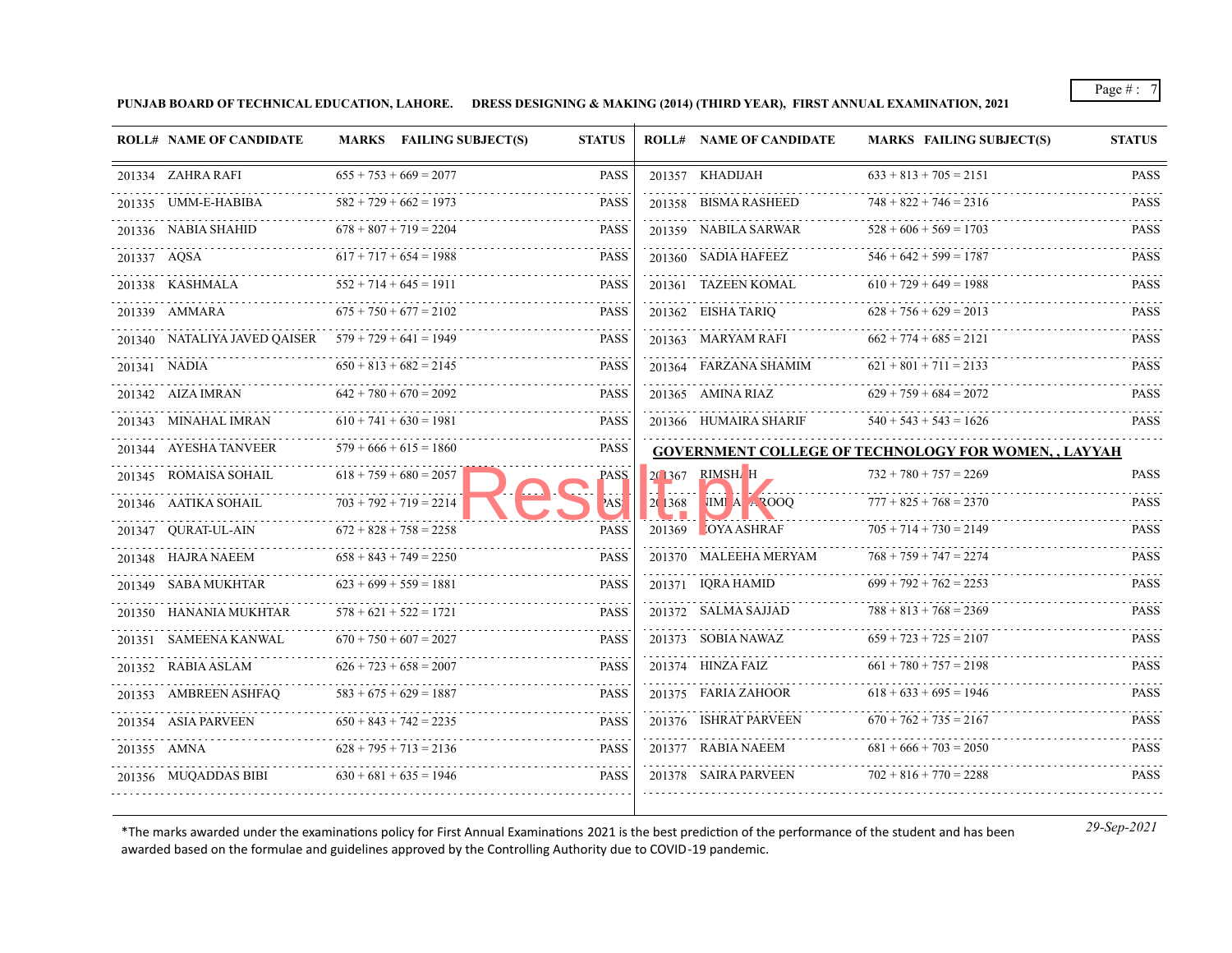**PUNJAB BOARD OF TECHNICAL EDUCATION, LAHORE. DRESS DESIGNING & MAKING (2014) (THIRD YEAR), FIRST ANNUAL EXAMINATION, 2021**

| <b>ROLL# NAME OF CANDIDATE</b>                               | MARKS FAILING SUBJECT(S)       | <b>STATUS</b> |             | <b>ROLL# NAME OF CANDIDATE</b>                       | <b>MARKS FAILING SUBJECT(S)</b> | <b>STATUS</b>    |
|--------------------------------------------------------------|--------------------------------|---------------|-------------|------------------------------------------------------|---------------------------------|------------------|
| 201379 ZUHRA NOREEN                                          | $641 + 630 + 704 = 1975$       | <b>PASS</b>   |             | 201401 AREEBA ISLAM                                  | $667 + 684 + 600 = 1951$        | <b>PASS</b>      |
| 201380 SAADIA NOUREEN                                        | $618 + 690 + 717 = 2025$       | <b>PASS</b>   |             | 201402 SABA                                          | $690 + 681 + 589 = 1960$        | <b>PASS</b>      |
| 201381 SAMAN RAZA                                            | $718 + 744 + 741 = 2203$       | <b>PASS</b>   |             | 201403 NATASHA                                       | $737 + 807 + 750 = 2294$        | <b>PASS</b>      |
| .<br>201382 SAMREENA BIBI                                    | $611 + 594 + 686 = 1891$       | <b>PASS</b>   |             | 201404 AROOBA MAZHAR                                 | $742 + 771 + 723 = 2236$        | <b>PASS</b>      |
| 201383 RABIA BANO                                            | $599 + 564 + 664 = 1827$       | <b>PASS</b>   |             | 201405 ROWAIHA SAEED                                 | $775 + 771 + 734 = 2280$        | <b>PASS</b>      |
| 201384 AYLA MASROOR                                          | $653 + 660 + 716 = 2029$       | <b>PASS</b>   |             | 201406 IQRA IQBAL                                    | $692 + 741 + 644 = 2077$        | .<br><b>PASS</b> |
| 201385 ZAINAB GULL                                           | $704 + 804 + 762 = 2270$       | <b>PASS</b>   |             | 201407 NADIA AFZAL                                   | $643 + 690 + 598 = 1931$        | <b>PASS</b>      |
| 201386 MARIA ZIA                                             | $665 + 756 + 746 = 2167$       | <b>PASS</b>   |             | 201408 AYESHA HAFEEZ                                 | $666 + 744 + 631 = 2041$        | .<br><b>PASS</b> |
| 201387 AFSHAN SAEED<br>.                                     | $616 + 666 + 710 = 1992$       | <b>PASS</b>   |             | 201409 ASMA JAMEEL                                   | $734 + 765 + 660 = 2159$        | <b>PASS</b>      |
| 201388 NOREEN ZAHRA                                          | $638 + 714 + 725 = 2077$       | <b>PASS</b>   |             | 201410 SANIA GHAFFAR                                 | $735 + 735 + 627 = 2097$        | <b>PASS</b>      |
| 201389 AISHA BIBI                                            | $650 + 645 + 708 = 2003$       | <b>PASS</b>   |             | 201411 AZKA GHULZAR<br>.                             | $759 + 786 + 732 = 2277$        | <b>PASS</b>      |
| 201390 BUSHRA IJAZ                                           | $732 + 687 + 717 = 2136$       | <b>PASS</b>   |             | 20 412 ANSAL TIE<br>.                                | $747 + 771 + 676 = 2194$        | <b>PASS</b>      |
| 201391 IQRA IJAZ                                             | $DDM353(TH)$ $DDN$ $393$ $TH)$ | FАII          | 2(1413)     | VAD A C JAN                                          | $658 + 699 + 513 = 1870$        | <b>PASS</b>      |
| 201392 ANSA ARIF<br>.                                        | $608 + 657 + 703 = 1968$       | <b>PASS</b>   |             | 201414 HULAM FATIMA                                  | $612 + 693 + 637 = 1942$        | <b>PASS</b>      |
| 201393 UMAYA SALEEM                                          | $669 + 690 + 717 = 2076$       | <b>PASS</b>   |             | 201415 AYESHA NIAZ                                   | $658 + 696 + 604 = 1958$        | <b>PASS</b>      |
| 201394 ASIA BANO                                             | $722 + 750 + 743 = 2215$       | <b>PASS</b>   |             | 201416 MEHWA SALEEM                                  | $752 + 774 + 701 = 2227$        | <b>PASS</b>      |
| 201395 MAH PARA HASNAIN                                      | $689 + 654 + 711 = 2054$       | <b>PASS</b>   | 201417 AQSA | .                                                    | $727 + 750 + 663 = 2140$        | <b>PASS</b>      |
| <b>GOVERNMENT COLLEGE OF TECHNOLOGY FOR WOMEN, OASIM PUR</b> |                                |               |             | 201418 AREESHA                                       | $757 + 798 + 721 = 2276$        | <b>PASS</b>      |
| <b>COLONY, MULTAN</b><br>$201396$ ZOYA BABAR                 | $710 + 717 + 677 = 2104$       | <b>PASS</b>   |             | 201419 KIRAN INSBAT ALI                              | $699 + 696 + 541 = 1936$        | <b>PASS</b>      |
| 201397 AOSA SHAHBAZ                                          | $713 + 729 + 682 = 2124$       | <b>PASS</b>   |             | 201420 AKASHA KANWAL SHAHID $700 + 705 + 636 = 2041$ |                                 | <b>PASS</b>      |
| 201398 ATIKA LATIF                                           | $694 + 771 + 700 = 2165$       | <b>PASS</b>   |             | 201421 AYESHA LATIF                                  | $719 + 726 + 684 = 2129$        | <b>PASS</b>      |
| 201399 - HALIMA SADIA                                        | $692 + 801 + 731 = 2224$       | <b>PASS</b>   |             | 201422 HINA NUSRAT                                   | $597 + 588 + 541 = 1726$        | .<br><b>PASS</b> |
| 201400 AYESHA NASIR                                          | $705 + 762 + 703 = 2170$       | <b>PASS</b>   |             | .<br>201423 ANAM RUBAB                               | $719 + 759 + 650 = 2128$        | .<br><b>PASS</b> |
|                                                              |                                |               |             |                                                      |                                 |                  |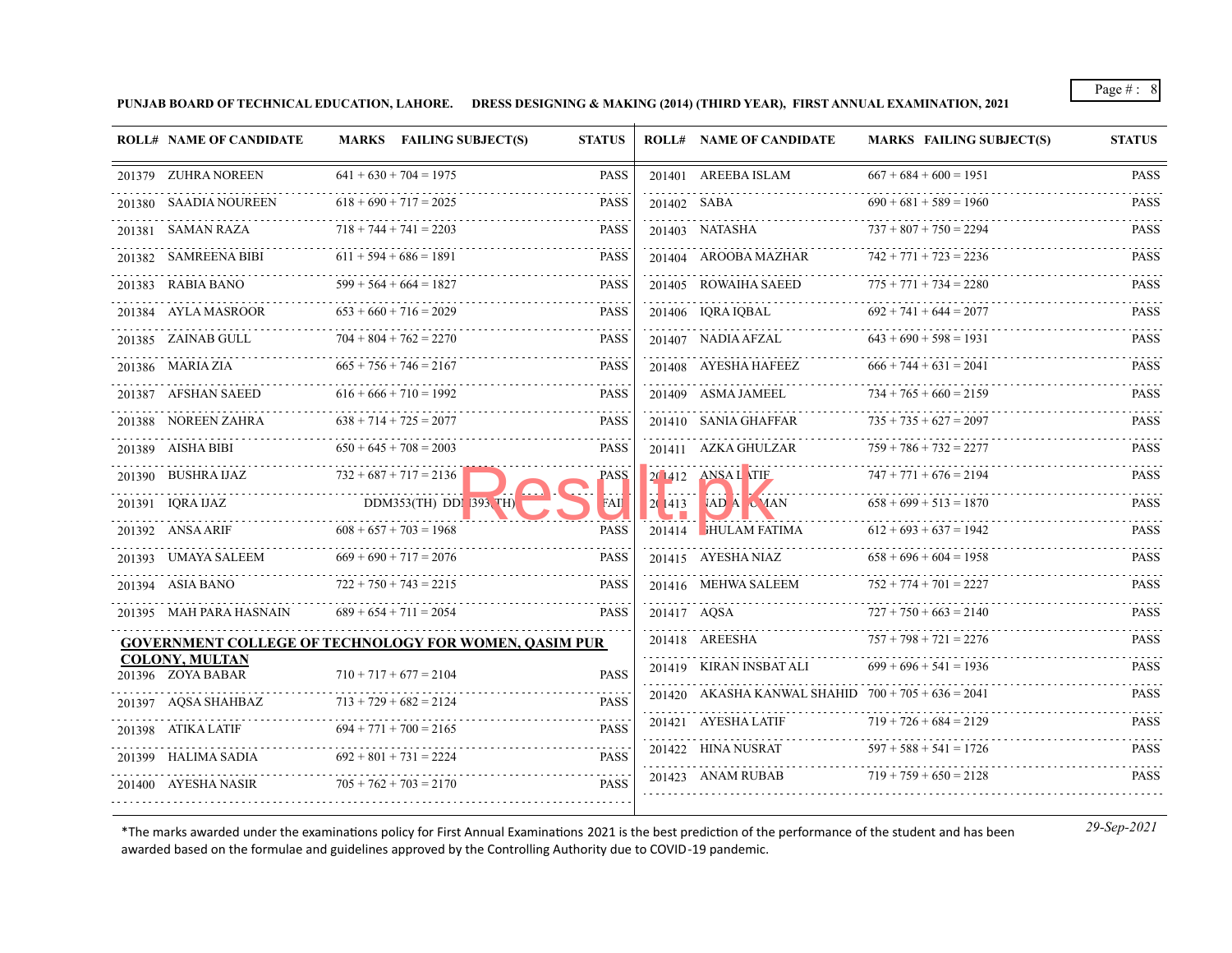**PUNJAB BOARD OF TECHNICAL EDUCATION, LAHORE. DRESS DESIGNING & MAKING (2014) (THIRD YEAR), FIRST ANNUAL EXAMINATION, 2021**

|                         | <b>ROLL# NAME OF CANDIDATE</b>                      |                          | MARKS FAILING SUBJECT(S)      | <b>STATUS</b> |                         | <b>ROLL# NAME OF CANDIDATE</b>                                        | MARKS FAILING SUBJECT(S)                                     | <b>STATUS</b>                |
|-------------------------|-----------------------------------------------------|--------------------------|-------------------------------|---------------|-------------------------|-----------------------------------------------------------------------|--------------------------------------------------------------|------------------------------|
| 201424 SEEMAB TARIQ ALI |                                                     |                          | $651 + 678 + 540 = 1869$      | <b>PASS</b>   |                         | 201447 FATIMA IFTIKHAR MALIK $649 + 726 + 654 = 2029$                 |                                                              | <b>PASS</b>                  |
| 201425 SAIMA ASHFAQ     |                                                     |                          | $651 + 699 + 620 = 1970$      | <b>PASS</b>   |                         | 201448 HAFSA IOBAL                                                    | $653 + 633 + 491 = 1777$                                     | <b>PASS</b>                  |
| 201426 NOOR FATMA       |                                                     |                          | $726 + 813 + 705 = 2244$      | <b>PASS</b>   |                         | .<br>201449 SADIA SALEEM                                              | $661 + 714 + 607 = 1982$                                     | <b>PASS</b>                  |
| 201427 MAHAM NOOR       |                                                     |                          | $741 + 795 + 704 = 2240$      | <b>PASS</b>   |                         | 201450 AYESHA HASHIM                                                  | $706 + 780 + 657 = 2143$                                     | $- - - - - -$<br><b>PASS</b> |
| 201428 HAMNA JAMEEL     |                                                     |                          | $751 + 792 + 711 = 2254$      | <b>PASS</b>   |                         | 201451 TUBA RASHED                                                    | $625 + 693 + 586 = 1904$                                     | <b>PASS</b>                  |
| 201429 SOBIA            | .                                                   |                          | $583 + 531 + 427 = 1541$      | <b>PASS</b>   |                         | .<br>201452 GULNAZ BIBI                                               | $783 + 858 + 755 = 2396$                                     | <b>PASS</b>                  |
| 201430 SABA             |                                                     |                          | $628 + 720 + 613 = 1961$      | <b>PASS</b>   |                         | 201453 MEHNAZ ZAFAR                                                   | $756 + 783 + 727 = 2266$                                     | <b>PASS</b>                  |
| 201431 GHULAM FATIMA    |                                                     |                          | $743 + 741 + 666 = 2150$      | <b>PASS</b>   |                         | 201454 DIYA GOHAR                                                     | $684 + 738 + 678 = 2100$                                     | .<br><b>PASS</b>             |
|                         |                                                     |                          | $640 + 738 + 648 = 2026$      | <b>PASS</b>   |                         | 201455 MARIAM NAZ                                                     | $664 + 699 + 624 = 1987$                                     | <b>PASS</b>                  |
| 201433 SADIA RAMZAN     |                                                     |                          | $640 + 693 + 600 = 1933$      | <b>PASS</b>   |                         | 201456 REENA SHAKER                                                   | $675 + 744 + 664 = 2083$                                     | <b>PASS</b>                  |
| 201434 SEHRISH RIAZ     |                                                     |                          | $682 + 663 + 574 = 1919$      | <b>PASS</b>   |                         | 201457 SIDRA IMAM                                                     | $636 + 711 + 617 = 1964$                                     | <b>PASS</b>                  |
| 201435 HAFIZA NAZISH    |                                                     | $774 + 780 + 737 = 2291$ |                               | PASS          | 201458 <b>IORA</b>      |                                                                       | $609 + 729 + 641 = 1979$                                     | <b>PASS</b>                  |
| 201436 FARWA KHAN       |                                                     |                          | $702 + 750 + 690 = 2142$      | AS!           | <b>Land</b><br>20   459 | $AIF$ $A$ $B$ $D$                                                     | $688 + 765 + 670 = 2123$                                     | <b>PASS</b>                  |
|                         | 201437 ZUHA ABDUL QAYYUM                            |                          | $661 + 705 + 573 = 1939$      | <b>PASS</b>   |                         | 201460 ABIA BASRI                                                     | $807 + 816 + 764 = 2387$                                     | <b>PASS</b>                  |
|                         | 201438 ANANA TAHIR                                  |                          | $678 + 732 + 603 = 2013$      | <b>PASS</b>   |                         | 201461 ALEENA BUKHARI                                                 | $749 + 774 + 686 = 2209$                                     | <b>PASS</b>                  |
| 201439 AYESHA NADEEM    |                                                     |                          | $757 + 819 + 741 = 2317$      | <b>PASS</b>   |                         | 201462 AKASHA KANWAL                                                  | $654 + 663 + 550 = 1867$                                     | <b>PASS</b>                  |
| 201440 MEHVISH RAFI     |                                                     |                          | $670 + 717 + 632 = 2019$      | <b>PASS</b>   |                         | 201463 MARYAM MUBASHIR                                                | $654 + 696 + 587 = 1937$                                     | <b>PASS</b>                  |
| 201441 SANA REHMAN      |                                                     |                          | $708 + 720 + 622 = 2050$      | <b>PASS</b>   |                         | 201464 SAMAN ZAHRA                                                    | $605 + 624 + 540 = 1769$                                     | <b>PASS</b>                  |
| 201442 AYESHA           |                                                     |                          | $668 + 741 + 639 = 2048$      | <b>PASS</b>   |                         |                                                                       | FOUNDATION INSTITUTE OF TECHNOLOGY (FIT) FOR GIRLS, IN FORNT |                              |
| 201443 MARYAM GULL      |                                                     |                          | $716 + 762 + 684 = 2162$<br>. | <b>PASS</b>   |                         | OF DHA PHASE-2, GATE # 2, G.T ROAD, RAWALPINDI<br>201465 OAMAR SHERAN | $758 + 744 + 581 = 2083$                                     | <b>PASS</b>                  |
|                         | 201444 KHANSA ABDUL QUDDUS $656 + 753 + 643 = 2052$ |                          |                               | <b>PASS</b>   |                         | 201466 SEHRISH BIBI                                                   | $706 + 723 + 573 = 2002$                                     | <b>PASS</b>                  |
| 201445 MAMOONA AMJAD    |                                                     |                          | $688 + 768 + 673 = 2129$      | <b>PASS</b>   |                         | 201467 HAJRA BIBI                                                     | $698 + 711 + 569 = 1978$                                     | <b>PASS</b>                  |
| 201446 AQSA ASHRAF      |                                                     |                          | $663 + 684 + 600 = 1947$      | <b>PASS</b>   |                         | 201468 NAILA MUSHTAQ                                                  | $662 + 735 + 588 = 1985$                                     | <b>PASS</b>                  |
|                         |                                                     |                          |                               |               |                         |                                                                       |                                                              |                              |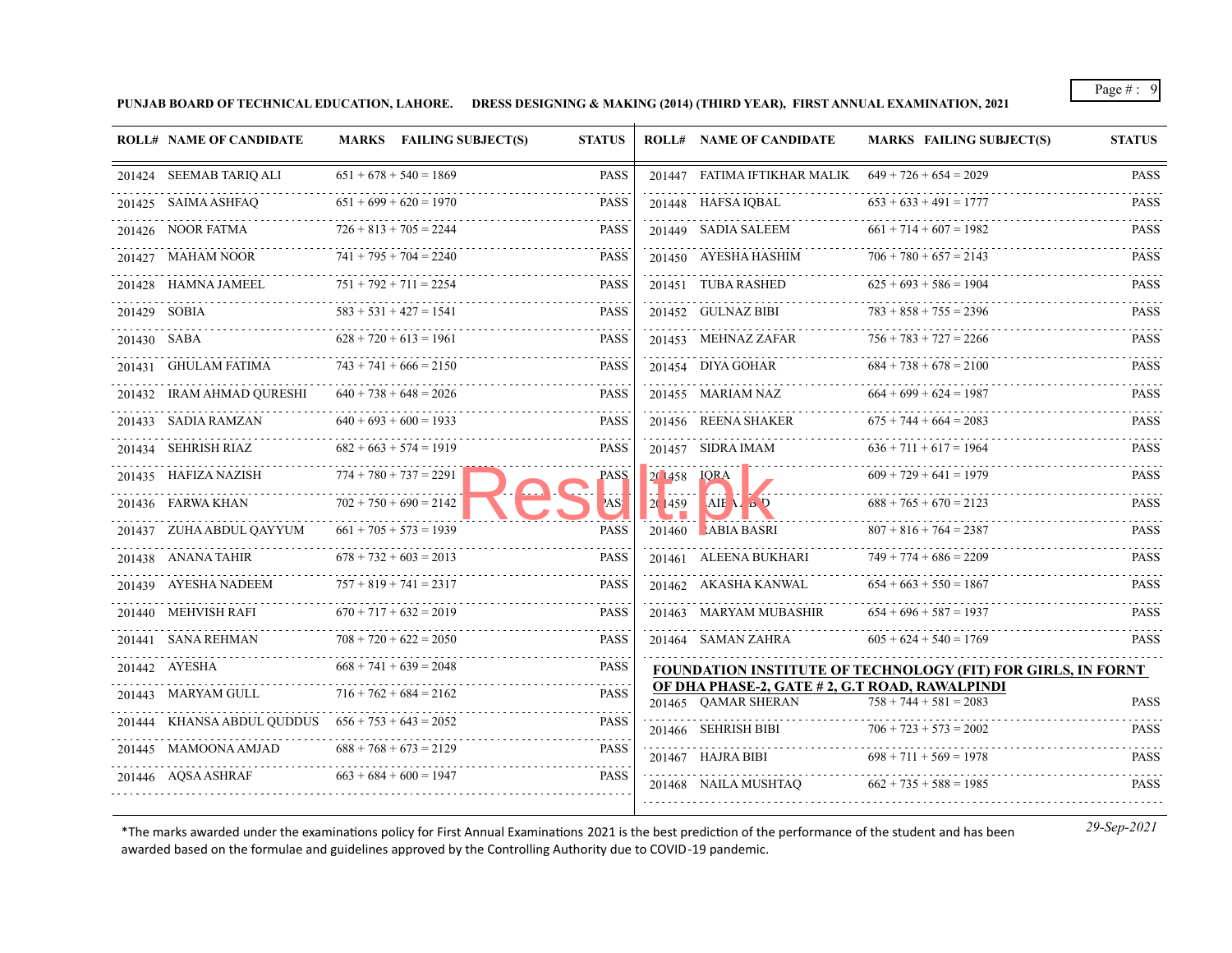**PUNJAB BOARD OF TECHNICAL EDUCATION, LAHORE. DRESS DESIGNING & MAKING (2014) (THIRD YEAR), FIRST ANNUAL EXAMINATION, 2021**

| <b>ROLL# NAME OF CANDIDATE</b> | <b>MARKS</b> FAILING SUBJECT(S)  | <b>STATUS</b>                  |            | <b>ROLL# NAME OF CANDIDATE</b>                     | <b>MARKS FAILING SUBJECT(S)</b>                                 | <b>STATUS</b> |
|--------------------------------|----------------------------------|--------------------------------|------------|----------------------------------------------------|-----------------------------------------------------------------|---------------|
| 201469 ASMA NAHEED             | $740 + 729 + 589 = 2058$         | <b>PASS</b>                    |            |                                                    | <b>GOVERNMENT COLLEGE OF TECHNOLOGY FOR WOMEN, OPP. FAREEDA</b> |               |
| 201470 ERAM RASTI              | $679 + 696 + 569 = 1944$         | <b>PASS</b>                    |            | PARK, KARBALA ROAD, SAHIWAL<br>201492 IFFAT SHARIF | $688 + 798 + 655 = 2141$                                        | <b>PASS</b>   |
| 201471 FAIZA KHUSHI            | $753 + 792 + 606 = 2151$         | <b>PASS</b>                    |            | 201493 SALEHA                                      | $588 + 720 + 600 = 1908$                                        | <b>PASS</b>   |
| 201472 HUMAIRA BANO            | $685 + 753 + 594 = 2032$         | <b>PASS</b>                    |            | 201494 HAFSA IBRAR                                 | $619 + 783 + 650 = 2052$                                        | <b>PASS</b>   |
| 201473 AROOSA AMBREEN          | $660 + 723 + 575 = 1958$         | <b>PASS</b>                    |            | 201495 UMM-E-AMMARA                                | $640 + 783 + 629 = 2052$                                        | <b>PASS</b>   |
| 201474 NASEEM AKHTAR           | $730 + 786 + 583 = 2099$         | <b>PASS</b>                    |            | 201496 SAMRA JABBAR                                | $612 + 747 + 556 = 1915$                                        | <b>PASS</b>   |
| 201475 AASMA RUBAB             | $699 + 762 + 623 = 2084$         | <b>PASS</b>                    |            | 201497 TAYYABA SAEED                               | $573 + 678 + 563 = 1814$                                        | <b>PASS</b>   |
| 201476 ANILA SHAHEEN           | $623 + 753 + 581 = 1957$         | <b>PASS</b>                    |            | 201498 IQRA MAQBOOL                                | $634 + 756 + 649 = 2039$                                        | <b>PASS</b>   |
| 201477 GUL NASREEN             | Fail In First Year + $672 + 542$ | <b>RL FIRST</b><br><b>YEAR</b> |            | 201499 AQSA NAZIM                                  | $647 + 714 + 566 = 1927$                                        | <b>PASS</b>   |
| 201478 KULSOOM LATIF           | $667 + 732 + 576 = 1975$         | <b>PASS</b>                    |            | 201500 ASMA ASHRAF                                 | $724 + 786 + 609 = 2119$                                        | <b>PASS</b>   |
| 201479 ANSA IFTIKHAR           | $722 + 798 + 610 = 2130$         | PASS                           |            | 201501 SABA ASHRAF                                 | $663 + 750 + 613 = 2026$                                        | <b>PASS</b>   |
| 201480 NAZIA MOBEEN            | $647 + 774 + 603 = 2024$         | ASS                            |            | $2.502$ $4.1$ H K SHAF                             | $606 + 801 + 625 = 2032$                                        | <b>PASS</b>   |
| 201481 MARIA IDREES            | $680 + 777 + 594 = 2051$         | AS <sup>'</sup>                | $2(150^2)$ | VAS AA E TIMA                                      | $613 + 681 + 562 = 1856$                                        | <b>PASS</b>   |
| 201482 TAYYIBA IFTIKHAR        | $704 + 783 + 619 = 2106$         | <b>PASS</b>                    |            | 201504 RAILA MUJAHID                               | $507 + 684 + 536 = 1727$                                        | <b>PASS</b>   |
| 201483 SABA GULZAR             | $622 + 711 + 580 = 1913$         | <b>PASS</b>                    |            | 201505 AYESHA ABID                                 | $570 + 687 + 577 = 1834$                                        | <b>PASS</b>   |
| 201484 MEHWISH SHAHEEN         | $636 + 768 + 593 = 1997$         | <b>PASS</b>                    |            | 201506 IQRA SHOUKAT                                | $666 + 732 + 561 = 1959$                                        | <b>PASS</b>   |
| 201485 SANIA IQBAL             | $689 + 825 + 650 = 2164$         | <b>PASS</b>                    |            | 201507 MAHNOOR                                     | $716 + 819 + 667 = 2202$                                        | PASS          |
| 201486 TAYABA JAMIL            | $685 + 816 + 643 = 2144$         | <b>PASS</b>                    |            | 201508 TAYYBA IQBAL                                | $604 + 738 + 616 = 1958$                                        | <b>PASS</b>   |
| 201487 NEELO FAR               | $718 + 810 + 647 = 2175$         | <b>PASS</b>                    |            | 201509 AROOJ FATIMA                                | $595 + 720 + 572 = 1887$                                        | <b>PASS</b>   |
| 201488 FIRDOOS BIBI            | $685 + 813 + 642 = 2140$         | <b>PASS</b>                    |            | 201510 ALIA NAZIR                                  | $657 + 756 + 625 = 2038$                                        | <b>PASS</b>   |
| 201489 NAJMA NAZ               | $681 + 816 + 652 = 2149$         | PASS                           |            | 201511 FATIMA ASGHAR                               | $618 + 735 + 631 = 1984$                                        | <b>PASS</b>   |
| 201490 AQSA KIRAN              | $700 + 789 + 621 = 2110$         | <b>PASS</b>                    |            | 201512 TABINDA SHAN                                | $573 + 681 + 606 = 1860$                                        | <b>PASS</b>   |
| 201491 TABINDA ASIF            | $727 + 831 + 677 = 2235$         | PASS                           |            | 201513 NAIMA YOUNAS                                | $705 + 849 + 725 = 2279$                                        | <b>PASS</b>   |
|                                |                                  |                                |            |                                                    |                                                                 |               |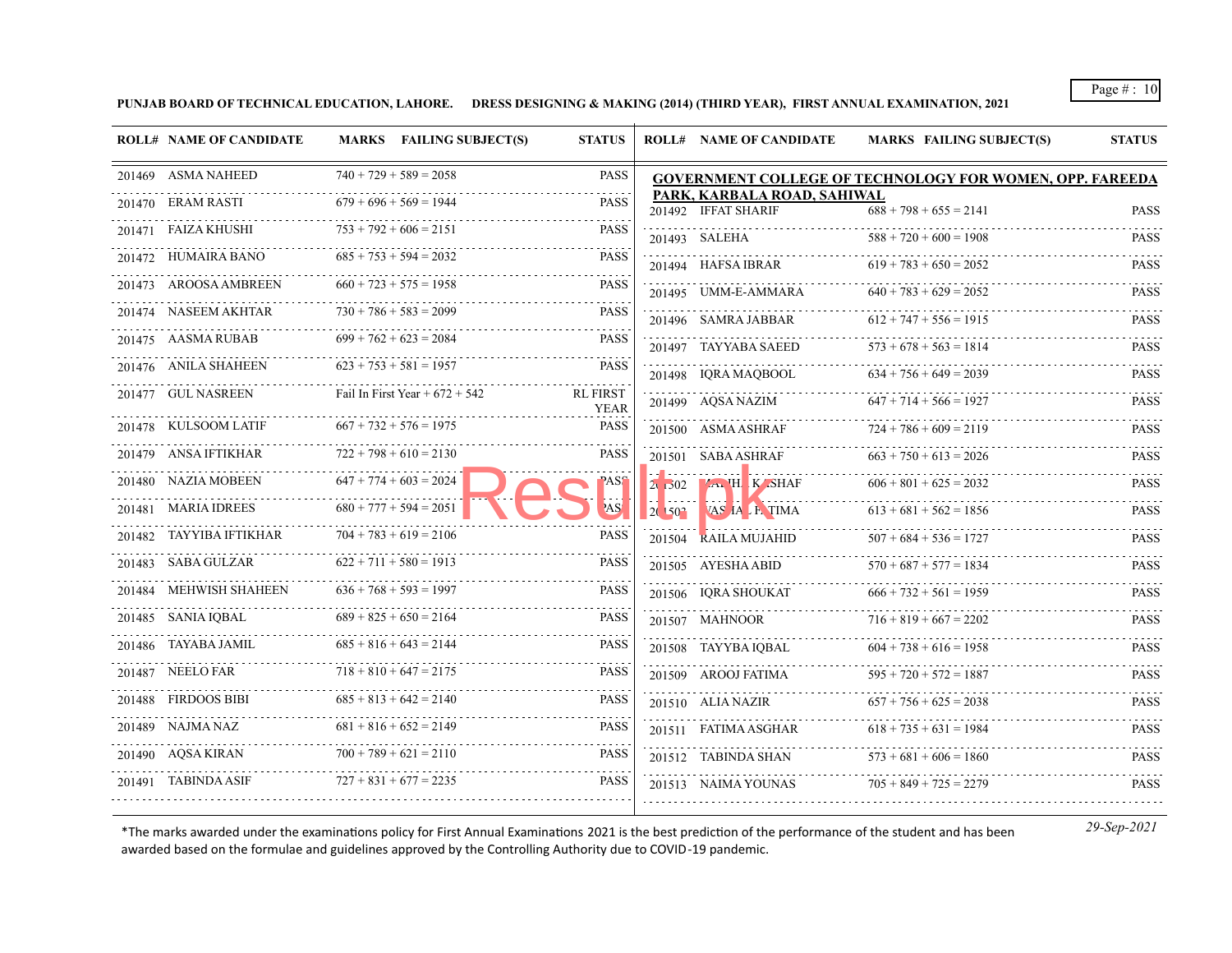**PUNJAB BOARD OF TECHNICAL EDUCATION, LAHORE. DRESS DESIGNING & MAKING (2014) (THIRD YEAR), FIRST ANNUAL EXAMINATION, 2021**

| <b>ROLL# NAME OF CANDIDATE</b> | MARKS FAILING SUBJECT(S)                              | <b>STATUS</b> |                | <b>ROLL# NAME OF CANDIDATE</b>                                 | <b>MARKS FAILING SUBJECT(S)</b>                              | <b>STATUS</b>    |
|--------------------------------|-------------------------------------------------------|---------------|----------------|----------------------------------------------------------------|--------------------------------------------------------------|------------------|
| 201514 IFRA ASIF               | $697 + 819 + 683 = 2199$                              | <b>PASS</b>   |                | 201537 IQRA QASIM                                              | $751 + 777 + 596 = 2124$                                     | <b>PASS</b>      |
| 201515 SANNIA SEHRISH          | $671 + 804 + 648 = 2123$                              | <b>PASS</b>   |                | 201538 IQRA SALEEM                                             | $687 + 756 + 607 = 2050$                                     | <b>PASS</b>      |
| 201516 IQRA SARWAR             | $709 + 771 + 600 = 2080$                              | <b>PASS</b>   |                | 201539 ASMA                                                    | $663 + 765 + 625 = 2053$                                     | <b>PASS</b>      |
| 201517 NATASHA IQBAL           | $582 + 642 + 546 = 1770$                              | <b>PASS</b>   |                | 201540 AZKA                                                    | $510 + 576 + 513 = 1599$                                     | <b>PASS</b>      |
| 201518 SAMINA KOUSAR           | $593 + 648 + 579 = 1820$                              | <b>PASS</b>   |                | 201541 RIMSHA RAHMAN RAO                                       | $523 + 594 + 490 = 1607$                                     | <b>PASS</b>      |
| 201519 FATIMA IDREES           | $655 + 723 + 575 = 1953$                              | <b>PASS</b>   |                |                                                                | <b>GOVERNMENT COLLEGE OF TECHNOLOGY FOR WOMEN, OPP. PTCL</b> | .                |
| 201520 ZAINAB SHABBIR          | $579 + 708 + 615 = 1902$                              | <b>PASS</b>   |                | <b>EXCHANGE, NEW SATELLITE TOWN, SARGODHA</b><br>201542 HUMERA | $755 + 876 + 787 = 2418$                                     | <b>PASS</b>      |
| 201521 RABIA MUNIR             | $636 + 669 + 586 = 1891$                              | <b>PASS</b>   |                | 201543 MAHEEN FIZZA                                            | $677 + 714 + 678 = 2069$                                     | <b>PASS</b>      |
| 201522 AMNA                    | $608 + 657 + 563 = 1828$                              | <b>PASS</b>   |                | 201544 FIZZA BATOOL                                            | $609 + 759 + 721 = 2089$                                     | <b>PASS</b>      |
| 201523 NOSHEE JAMES            | $587 + 693 + 578 = 1858$                              | <b>PASS</b>   |                | 201545 ZARNAIN FATIMA                                          | $698 + 693 + 670 = 2061$                                     | <b>PASS</b>      |
| 201524 ARSLA NADEEM            | $648 + 696 + 609 = 1953$                              | <b>PASS</b>   |                | 201546 SONIA BIBI                                              | $682 + 687 + 694 = 2063$                                     | <b>PASS</b>      |
| 201525 ANAM SHEHZADI           | $591 + 732 + 624 = 1947$                              | PASS          |                | $2.547$ $\sqrt{\text{N}}$ B SFARAT                             | $730 + 744 + 694 = 2168$                                     | <b>PASS</b>      |
| 201526 AMNA LATIF              | $709 + 822 + 701 = 2232$                              | AS!           | $2(154^\circ)$ | <b>A. P. M. A. P. M. Marshall</b><br>MAI IB.                   | $611 + 675 + 652 = 1938$                                     | <b>PASS</b>      |
| 201527 ANAM ZULFIOAR           | $651 + 687 + 552 = 1890$                              | <b>PASS</b>   |                | 201549 SADAF IMRAN                                             | $635 + 705 + 670 = 2010$                                     | <b>PASS</b>      |
| 201528 HIRA AKRAM              | $709 + 831 + 688 = 2228$                              | <b>PASS</b>   |                | 201550 ISHA ASGHAR                                             | $734 + 831 + 737 = 2302$                                     | <b>PASS</b>      |
| 201529 IQRA                    | $539 + 639 + 582 = 1760$                              | <b>PASS</b>   |                | 201551 ZAHIDA BIBI                                             | $724 + 705 + 677 = 2106$                                     | <b>PASS</b>      |
| 201530 AYESHA ZAHID            | $516 + 588 + 512 = 1616$                              | <b>PASS</b>   |                | 201552 HUMA IQBAL                                              | $737 + 771 + 724 = 2232$                                     | <b>PASS</b>      |
| 201531 RIMSHA MAQSOOD          | $573 + 696 + 552 = 1821$                              | <b>PASS</b>   |                | 201553 MUALLMA MISHAAL                                         | $668 + 738 + 701 = 2107$                                     | <b>PASS</b>      |
| 201532 SADAF NAZIR             | $653 + 717 + 576 = 1946$                              | <b>PASS</b>   |                | 201554 MUQADAS JABEEN                                          | $678 + 723 + 679 = 2080$                                     | <b>PASS</b>      |
| 201533 IQRA ZAHID              | $673 + 750 + 604 = 2027$<br>.                         | <b>PASS</b>   |                | 201555 BEENISH AHMAD                                           | $723 + 732 + 700 = 2155$                                     | <b>PASS</b>      |
| 201534 MEHREEN AKHTAR          | $694 + 780 + 616 = 2090$<br>.                         | <b>PASS</b>   |                | 201556 MUBEEN ALLAH DITTA $726 + 777 + 737 = 2240$             |                                                              | .<br><b>PASS</b> |
|                                | 201535 HAFIZA MUNAZZA ASHFAO $659 + 753 + 603 = 2015$ | <b>PASS</b>   |                | 201557 SAMAVIA JAMSHAID                                        | $731 + 837 + 770 = 2338$                                     | <b>PASS</b>      |
| 201536 MARIA IQBAL             | $600 + 678 + 564 = 1842$                              | <b>PASS</b>   |                | 201558 AYESHA TARIQ $726 + 777 + 719 = 2222$                   |                                                              | <b>PASS</b>      |
|                                |                                                       |               |                |                                                                |                                                              |                  |